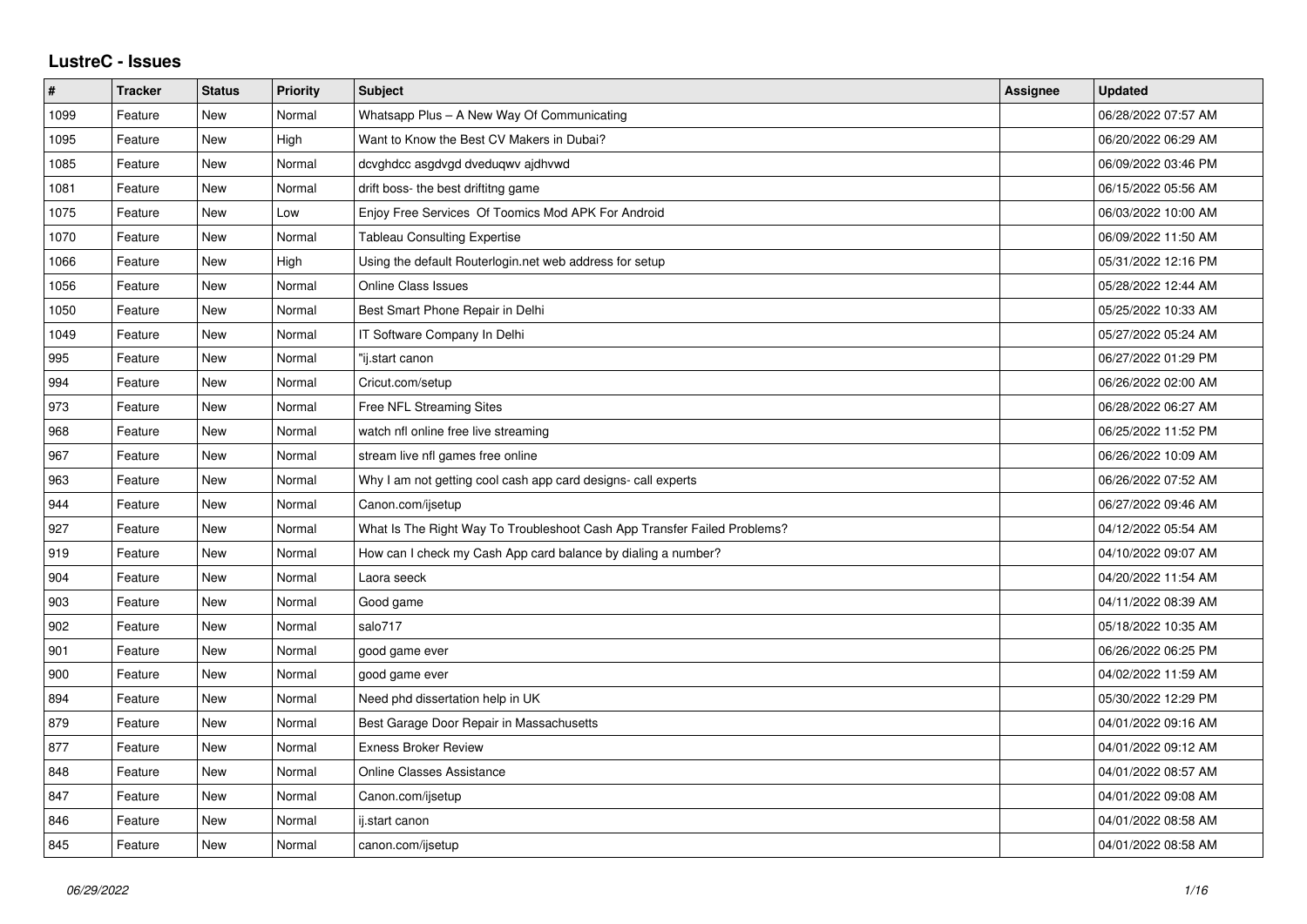| $\sharp$ | <b>Tracker</b> | <b>Status</b> | Priority | Subject                                                                   | Assignee | <b>Updated</b>      |
|----------|----------------|---------------|----------|---------------------------------------------------------------------------|----------|---------------------|
| 813      | Feature        | New           | Normal   | Canon.com/ijsetup                                                         |          | 06/28/2022 05:15 PM |
| 812      | Feature        | New           | Normal   | canon.com/ijsetup                                                         |          | 06/29/2022 06:04 AM |
| 810      | Feature        | New           | Normal   | how to remove viruses from a phone                                        |          | 06/28/2022 11:13 AM |
| 806      | Feature        | New           | Normal   | Go everywhere thanks to mapquest driving directions                       |          | 06/29/2022 07:38 AM |
| 794      | Feature        | New           | Normal   | Safe place to buy fifa coins                                              |          | 06/28/2022 11:15 AM |
| 756      | Feature        | New           | Normal   | Your one-stop destination for the thesis writing service                  |          | 06/27/2022 05:46 PM |
| 740      | Feature        | New           | Normal   | Online Thesis Help USA                                                    |          | 06/28/2022 08:25 PM |
| 725      | Feature        | New           | Normal   | What are memo writing services design                                     |          | 06/24/2022 06:24 AM |
| 698      | Feature        | New           | Normal   | Connect with cash app representative to ask about cash app flip scam      |          | 06/26/2022 11:24 AM |
| 693      | Feature        | New           | Normal   | How To Get My Money Back From The Cash App To Your Wallet?                |          | 06/28/2022 06:38 PM |
| 683      | Feature        | New           | Normal   | Game creation                                                             |          | 06/28/2022 09:51 PM |
| 681      | Feature        | New           | High     | <b>Online Class</b>                                                       |          | 06/27/2022 07:20 AM |
| 680      | Feature        | New           | Normal   | Word Jewels 2                                                             |          | 06/29/2022 04:51 AM |
| 669      | Feature        | New           | Normal   | Nursing Assignment Help                                                   |          | 06/28/2022 11:16 PM |
| 665      | Feature        | New           | Normal   | Look for a dedicated help with finance assignment                         |          | 06/27/2022 11:10 PM |
| 654      | Feature        | New           | Normal   | <b>Peach Health Benefits</b>                                              |          | 06/28/2022 10:03 AM |
| 649      | Feature        | New           | Normal   | Pear Health Benefits                                                      |          | 06/28/2022 08:04 AM |
| 648      | Feature        | New           | Normal   | <b>Plum Health Benefits</b>                                               |          | 06/28/2022 06:02 PM |
| 647      | Feature        | New           | Normal   | <b>Cranberry Health Benefits</b>                                          |          | 06/28/2022 02:47 PM |
| 646      | Feature        | New           | Normal   | Collaborative Research Group                                              |          | 06/27/2022 04:01 AM |
| 637      | Feature        | New           | Normal   | Why do the Outlook rules not work in my account?                          |          | 06/28/2022 11:12 AM |
| 611      | Feature        | New           | Normal   | Buy All Modafinil & Armodafinil Tablets @Buy Modafinil US                 |          | 06/28/2022 10:53 AM |
| 610      | Feature        | New           | Normal   | CheapestMedsShop 100% Safe Medicines Online in USA UK & AUS.              |          | 06/28/2022 09:42 AM |
| 608      | Feature        | New           | Normal   | How To Do Hotmail Password Reset Without Phone Number?                    |          | 06/28/2022 07:39 AM |
| 605      | Feature        | New           | Normal   | What will the future of logo design be like?                              |          | 06/28/2022 01:31 PM |
| 594      | Feature        | New           | Normal   | How does research proposal help online make it easy for me?               |          | 06/28/2022 08:23 PM |
| 558      | Feature        | New           | Normal   | <b>Stunning Classic Sofas</b>                                             |          | 06/27/2022 04:44 PM |
| 557      | Feature        | New           | Normal   | <b>Business Law Assignment Help</b>                                       |          | 06/27/2022 08:31 PM |
| 552      | Feature        | New           | Normal   | Radio rfm and the benefits of radio rfm                                   |          | 06/29/2022 06:28 AM |
| 546      | Feature        | New           | Normal   | Quickbooks Error                                                          |          | 06/29/2022 08:22 AM |
| 545      | Feature        | New           | Normal   | Best Canvas Print Company                                                 |          | 06/28/2022 01:08 PM |
| 543      | Feature        | New           | Normal   | Get tech assistance with customer support on ATT Yahoo email login issue. |          | 06/24/2022 05:08 PM |
| 527      | Feature        | New           | Normal   | My Teachers                                                               |          | 06/29/2022 06:47 AM |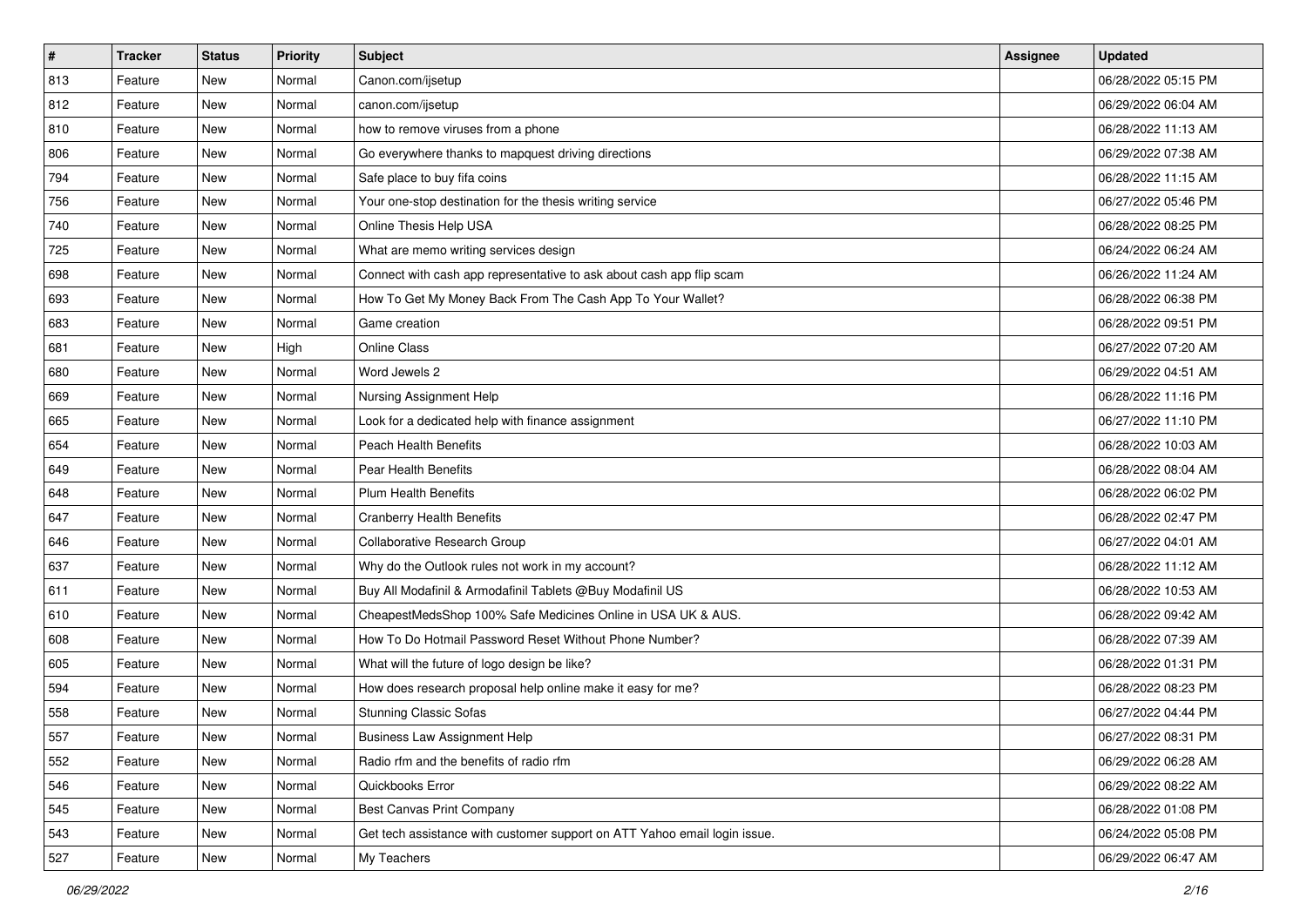| #   | <b>Tracker</b> | <b>Status</b> | <b>Priority</b> | Subject                                                         | <b>Assignee</b> | <b>Updated</b>      |
|-----|----------------|---------------|-----------------|-----------------------------------------------------------------|-----------------|---------------------|
| 522 | Feature        | New           | Normal          | Can You Check App Limits, If Cash app won't let me send money?  |                 | 06/28/2022 04:46 AM |
| 499 | Feature        | New           | Normal          | Discover The Premium Features Of Spotify Mod Apk                |                 | 06/29/2022 09:04 AM |
| 493 | Feature        | New           | High            | chainsaw dance                                                  |                 | 06/29/2022 06:41 AM |
| 491 | Feature        | New           | Normal          | Automatically download and paste Reddit wallpapers into Windows |                 | 06/29/2022 04:29 AM |
| 478 | Feature        | New           | Normal          | Is it safe to install third-party WhatsApp GB?                  |                 | 06/29/2022 12:37 AM |
| 476 | Feature        | New           | High            | <b>American Airlines Reservations</b>                           |                 | 06/26/2022 04:14 AM |
| 277 | Feature        | New           | Normal          | Nike Dunks Replica                                              |                 | 04/01/2022 08:19 AM |
| 276 | Feature        | New           | Normal          | Nike Dunks Replica                                              |                 | 04/01/2022 08:19 AM |
| 272 | Feature        | New           | Normal          | Fashion                                                         |                 | 06/27/2022 03:53 PM |
| 271 | Feature        | New           | Normal          | Fashion                                                         |                 | 06/28/2022 06:41 PM |
| 255 | Feature        | New           | Normal          | best doctor for psoriasis                                       |                 | 06/29/2022 09:03 AM |
| 254 | Feature        | New           | Normal          | best ayurvedic treatment for psoriasis                          |                 | 04/01/2022 08:13 AM |
| 243 | Feature        | New           | Normal          | Reconstruir la pandilla de la mafia en Gangstar Vegas MOD APK   |                 | 06/28/2022 06:59 PM |
| 242 | Feature        | New           | Normal          | Descripción de Torque Pro MOD APK para Android                  |                 | 06/28/2022 01:14 AM |
| 241 | Feature        | New           | Normal          | How to get a complete solution of Big Ideas Math Answers?       |                 | 04/01/2022 08:15 AM |
| 240 | Feature        | New           | Normal          | Juego interesante de Dragon Ball Legends MOD APK                |                 | 06/28/2022 02:55 PM |
| 237 | Feature        | New           | Normal          | HP Printer Assistant Software   Download & Install HP Assistant |                 | 06/28/2022 04:50 AM |
| 229 | Feature        | New           | Normal          | How To Delete Cash App Account? - Check Out the Steps In Detail |                 | 06/28/2022 07:06 PM |
| 220 | Feature        | New           | Normal          | essay writing services                                          |                 | 06/26/2022 04:55 PM |
| 214 | Feature        | New           | Normal          | Five Christmas Apps For Apple Users                             |                 | 06/28/2022 02:49 PM |
| 212 | Feature        | New           | Normal          | How good is the market for gaming mobile apps at the moment?    |                 | 05/17/2022 11:09 AM |
| 207 | Feature        | New           | Low             | real estate lead conversion                                     |                 | 06/28/2022 06:09 PM |
| 204 | Feature        | New           | Normal          | New Car Tyres                                                   |                 | 04/01/2022 08:40 AM |
| 186 | Feature        | New           | Normal          | homoeobazaar                                                    |                 | 06/28/2022 04:29 PM |
| 180 | Feature        | New           | Normal          | homoeobazaar                                                    |                 | 06/28/2022 05:10 PM |
| 177 | Feature        | New           | Normal          | HD lace silky straight human hair wig                           |                 | 04/01/2022 08:41 AM |
| 175 | Feature        | New           | Normal          | All About Cash App Transfer Fail Problems                       |                 | 06/29/2022 02:17 AM |
| 174 | Feature        | New           | Normal          | Digital Marketing Philadelphia                                  |                 | 06/28/2022 11:34 AM |
| 173 | Feature        | New           | Normal          | private limited company registration                            |                 | 06/28/2022 09:51 PM |
| 172 | Feature        | New           | Normal          | pgdm colleges in bangalore                                      |                 | 06/23/2022 10:47 PM |
| 171 | Feature        | New           | Normal          | loan management system                                          |                 | 06/28/2022 08:24 PM |
| 170 | Feature        | New           | Normal          | top mba colleges in bangalore                                   |                 | 06/28/2022 10:55 AM |
| 151 | Feature        | New           | Normal          | Law Essay Writing Service - Assignments Planet                  |                 | 06/28/2022 10:50 AM |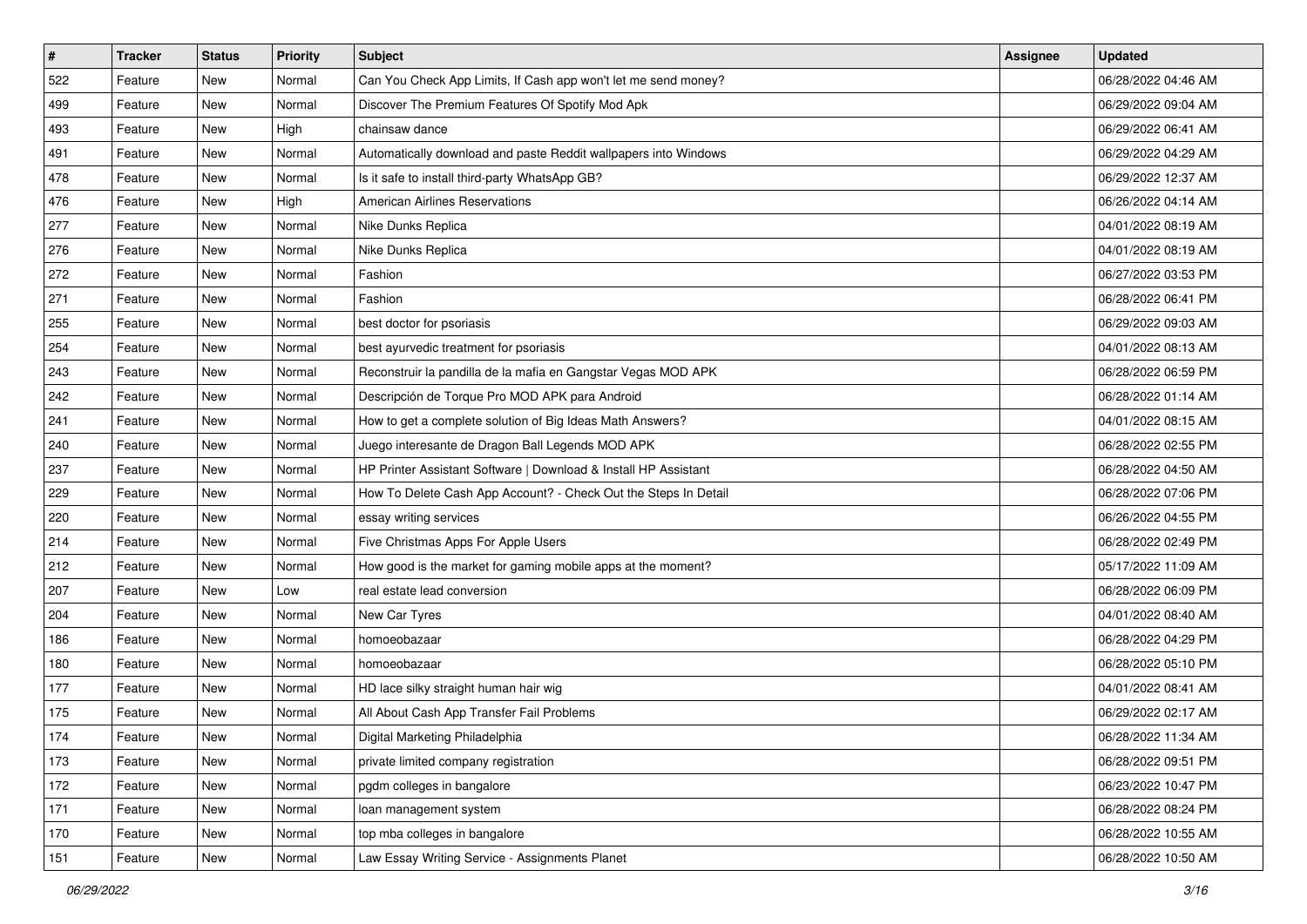| $\vert$ # | <b>Tracker</b> | <b>Status</b> | <b>Priority</b> | Subject                                                                                                                                                  | Assignee | <b>Updated</b>      |
|-----------|----------------|---------------|-----------------|----------------------------------------------------------------------------------------------------------------------------------------------------------|----------|---------------------|
| 142       | Feature        | New           | Normal          | About ashimary hair                                                                                                                                      |          | 06/28/2022 02:31 AM |
| 141       | Feature        | <b>New</b>    | Normal          | Something about jerry curly                                                                                                                              |          | 06/29/2022 03:53 AM |
| 127       | Feature        | New           | Normal          | replica af1                                                                                                                                              |          | 04/01/2022 07:55 AM |
| 126       | Feature        | New           | Normal          | Stussy Air Force 1 replica                                                                                                                               |          | 06/29/2022 09:08 AM |
| 1129      | Bug            | New           | Normal          | how to enable direct deposit on cash app?                                                                                                                |          | 06/28/2022 10:44 AM |
| 1127      | Bug            | New           | Normal          | Is there any support to find Google Feud answers?                                                                                                        |          | 06/27/2022 04:27 AM |
| 1126      | Bug            | New           | Normal          | 1PLSD                                                                                                                                                    |          | 06/25/2022 09:36 AM |
| 1125      | <b>Bug</b>     | New           | Normal          | What is Wordscapes?                                                                                                                                      |          | 06/24/2022 09:05 AM |
| 1124      | Bug            | New           | Normal          | Cookie clicker unblocked                                                                                                                                 |          | 06/24/2022 05:14 AM |
| 1123      | Bug            | New           | Normal          | Where To Watch FIFA World Cup 2022                                                                                                                       |          | 06/24/2022 03:51 AM |
| 1122      | Bug            | New           | Normal          | Count the number of words on the Microsoft Word application in the phone                                                                                 |          | 06/23/2022 04:19 AM |
| 1121      | Bug            | New           | Normal          | LustreC do not run                                                                                                                                       |          | 06/22/2022 08:43 AM |
| 1120      | Bug            | New           | Normal          | Summary of 5 best coloring apps on phones                                                                                                                |          | 06/26/2022 11:32 AM |
| 1119      | Bug            | New           | Normal          | Klondike Solitaire                                                                                                                                       |          | 06/27/2022 03:00 PM |
| 1118      | Bug            | New           | Normal          | Gameplay Minecraft                                                                                                                                       |          | 06/27/2022 10:33 AM |
| 1117      | Bug            | New           | Normal          | Equal Words - Word search game for PC and Windows Phone                                                                                                  |          | 06/29/2022 04:58 AM |
| 1116      | Bug            | New           | Normal          | ipTV smarts pro                                                                                                                                          |          | 06/28/2022 11:34 AM |
| 1115      | Bug            | New           | Normal          | How to access your saved favorite Tiktok                                                                                                                 |          | 06/28/2022 03:59 PM |
| 1114      | Bug            | New           | Normal          | To control the car, all you must do is click to go left or right and release the button to go straight.                                                  |          | 06/29/2022 09:05 AM |
| 1113      | Bug            | New           | Normal          | Press the button to control your car                                                                                                                     |          | 06/20/2022 12:09 PM |
| 1112      | Bug            | New           | Normal          | What Cash App Policy Says If Random Person Sent Me Money On Cash App?                                                                                    |          | 06/27/2022 02:39 AM |
| 1111      | <b>Bug</b>     | New           | Normal          | LOLBeans is a fun battle royale game where you race with other players while avoiding obstacles. Reach the end of<br>the course in competitive gameplay! |          | 06/26/2022 09:17 AM |
| 1108      | <b>Bug</b>     | New           | Normal          | Six Guns Mod Apk Answers Your Questions                                                                                                                  |          | 06/26/2022 06:26 PM |
| 1106      | <b>Bug</b>     | New           | Normal          | How Do I Get Cash App ++ Without Confronting Any Technical Glitches?                                                                                     |          | 06/25/2022 09:53 PM |
| 1105      | Bug            | New           | High            | What is Mahjong online?                                                                                                                                  |          | 06/28/2022 03:47 AM |
| 1104      | <b>Bug</b>     | New           | Normal          | Idle game fix bug                                                                                                                                        |          | 06/26/2022 06:52 PM |
| 1103      | <b>Bug</b>     | New           | Normal          | Idle game fix bug                                                                                                                                        |          | 06/25/2022 09:08 PM |
| 1102      | <b>Bug</b>     | New           | Normal          | Charlottesville Travel Guide ?                                                                                                                           |          | 06/26/2022 07:44 AM |
| 1101      | Bug            | New           | Normal          | How to Delete Cash App History at once?                                                                                                                  |          | 06/27/2022 01:33 PM |
| 1098      | <b>Bug</b>     | New           | Normal          | Life of a Fisherman                                                                                                                                      |          | 06/26/2022 05:16 PM |
| 1097      | Bug            | New           | Normal          | Race and experience new life.                                                                                                                            |          | 06/26/2022 04:22 PM |
| 1096      | Bug            | New           | Normal          | Race and experience new life.                                                                                                                            |          | 06/26/2022 06:07 PM |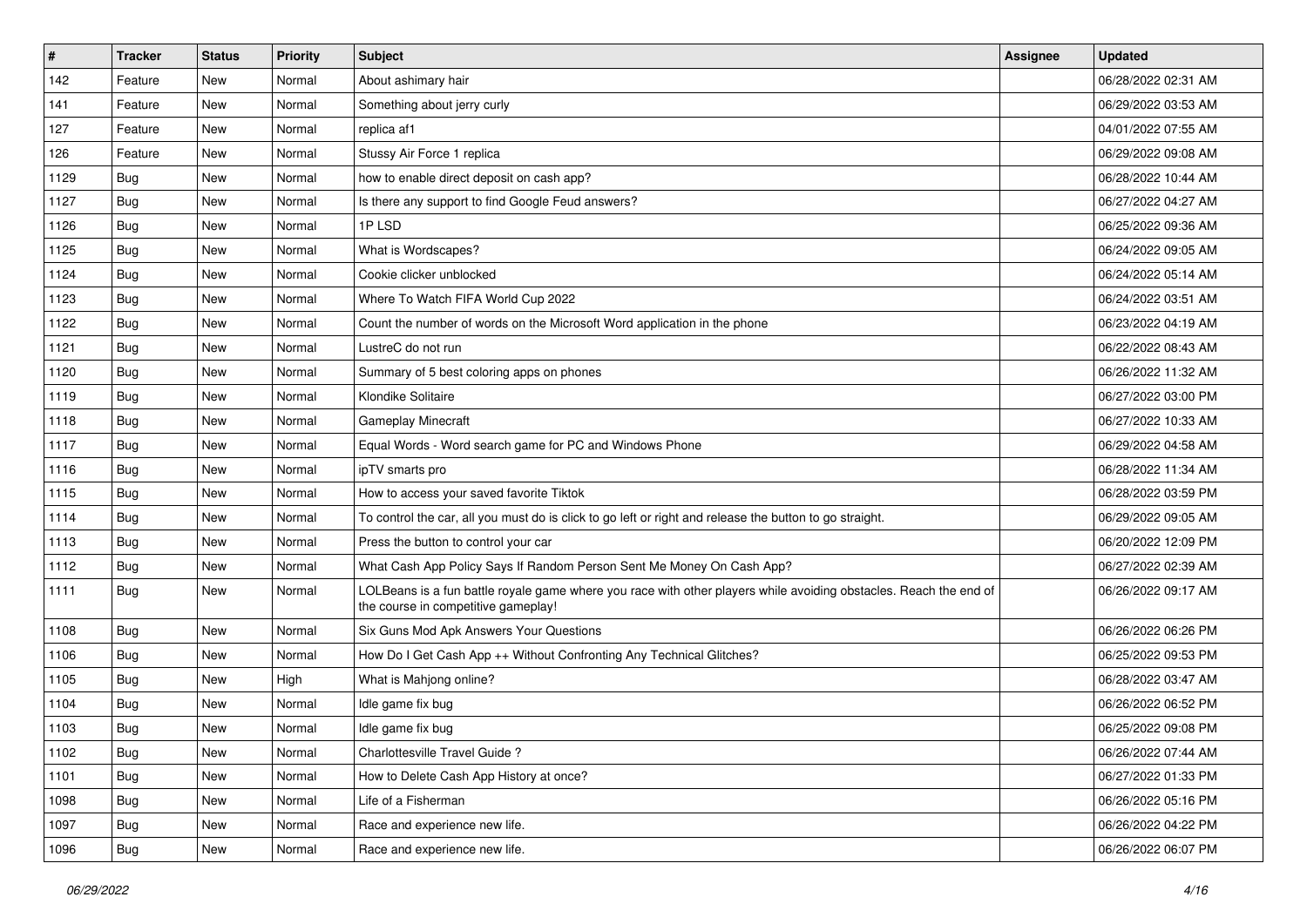| $\vert$ # | <b>Tracker</b> | <b>Status</b> | <b>Priority</b> | Subject                                                     | Assignee | <b>Updated</b>      |
|-----------|----------------|---------------|-----------------|-------------------------------------------------------------|----------|---------------------|
| 1094      | <b>Bug</b>     | New           | Normal          | What time does direct deposit hit Cash App?                 |          | 06/14/2022 03:27 PM |
| 1092      | <b>Bug</b>     | New           | Normal          | Ellison Estate Vineyard                                     |          | 06/20/2022 12:03 PM |
| 1091      | Bug            | New           | Normal          | Find family fun indoors and outdoors in the Jungfrau Region |          | 06/14/2022 09:33 AM |
| 1090      | <b>Bug</b>     | New           | Normal          | Pay Someone To Do My Assignment                             |          | 06/11/2022 03:15 PM |
| 1089      | Bug            | New           | Normal          | Pay Someone To Do My Assignment                             |          | 06/15/2022 04:44 AM |
| 1087      | <b>Bug</b>     | New           | Normal          | How do new writers start out?                               |          | 06/10/2022 03:25 PM |
| 1084      | Bug            | New           | Normal          | <b>Trippie Redd</b>                                         |          | 06/11/2022 09:05 AM |
| 1083      | <b>Bug</b>     | New           | Normal          | coin base review                                            |          | 06/11/2022 09:13 AM |
| 1082      | <b>Bug</b>     | New           | Normal          | Reset chime bank password without phone number              |          | 06/15/2022 11:56 AM |
| 1080      | Bug            | New           | Normal          | How to use Math Wallet   Nexo wallet   CoinTiger Exchange   |          | 06/15/2022 11:56 AM |
| 1079      | Bug            | New           | Normal          | How to get cheap psychology assignment?                     |          | 06/15/2022 06:00 AM |
| 1078      | <b>Bug</b>     | New           | Normal          | What Bank Is Cash App On Plaid? Find Clarity And Assistance |          | 06/15/2022 11:56 AM |
| 1077      | Bug            | New           | Normal          | Les excellentes façons d'utiliser ces images                |          | 06/28/2022 02:33 PM |
| 1076      | <b>Bug</b>     | New           | Normal          | DedicatedHosting4u                                          |          | 06/11/2022 09:15 AM |
| 1073      | Bug            | New           | Normal          | Cricut Design Space                                         |          | 06/07/2022 09:34 PM |
| 1072      | Bug            | New           | Normal          | ij.start canon                                              |          | 06/21/2022 06:56 PM |
| 1071      | <b>Bug</b>     | New           | Normal          | Cinema HD Review - Cinemahdv2.net                           |          | 06/21/2022 06:54 PM |
| 1069      | Bug            | New           | Normal          | how to get cash app support phone number 24*7 available     |          | 06/21/2022 08:36 PM |
| 1068      | <b>Bug</b>     | New           | Normal          | 123.hp.com/laserjet                                         |          | 05/31/2022 12:22 PM |
| 1067      | <b>Bug</b>     | New           | Normal          | Cricut.com/setup                                            |          | 05/31/2022 12:19 PM |
| 1065      | Bug            | New           | Normal          | The top foreign language training game in 2022              |          | 06/07/2022 04:05 AM |
| 1063      | <b>Bug</b>     | New           | Normal          | 123.hp.com/laserjet                                         |          | 05/28/2022 12:27 PM |
| 1062      | Bug            | New           | Normal          | Cricut.com/setup                                            |          | 05/28/2022 12:26 PM |
| 1061      | <b>Bug</b>     | New           | Normal          | Cricut.com/setup                                            |          | 05/28/2022 12:24 PM |
| 1060      | <b>Bug</b>     | New           | Normal          | How to Use Panda Helper to Speed Up Your iOS                |          | 05/28/2022 09:12 AM |
| 1059      | Bug            | New           | Normal          | 123.hp.com/laserjet                                         |          | 05/28/2022 08:29 AM |
| 1058      | <b>Bug</b>     | New           | Normal          | Cricut.com/setup                                            |          | 05/28/2022 08:28 AM |
| 1057      | Bug            | New           | Normal          | <b>CCPlay Education Edition APK</b>                         |          | 06/07/2022 04:07 AM |
| 1053      | Bug            | New           | Normal          | Game Geometry Dash                                          |          | 05/26/2022 11:30 AM |
| 1052      | Bug            | New           | Normal          | Build Now GG is a new battle royale game.                   |          | 05/26/2022 04:24 AM |
| 1051      | Bug            | New           | Normal          | Dental Supplies USA                                         |          | 06/11/2022 09:20 PM |
| 1048      | Bug            | New           | Normal          | So zeigen Sie ein Instagram-Profilbild an und vergrößern es |          | 05/25/2022 06:56 AM |
| 1046      | <b>Bug</b>     | New           | Normal          | 123.hp.com/laserjet                                         |          | 05/24/2022 10:46 AM |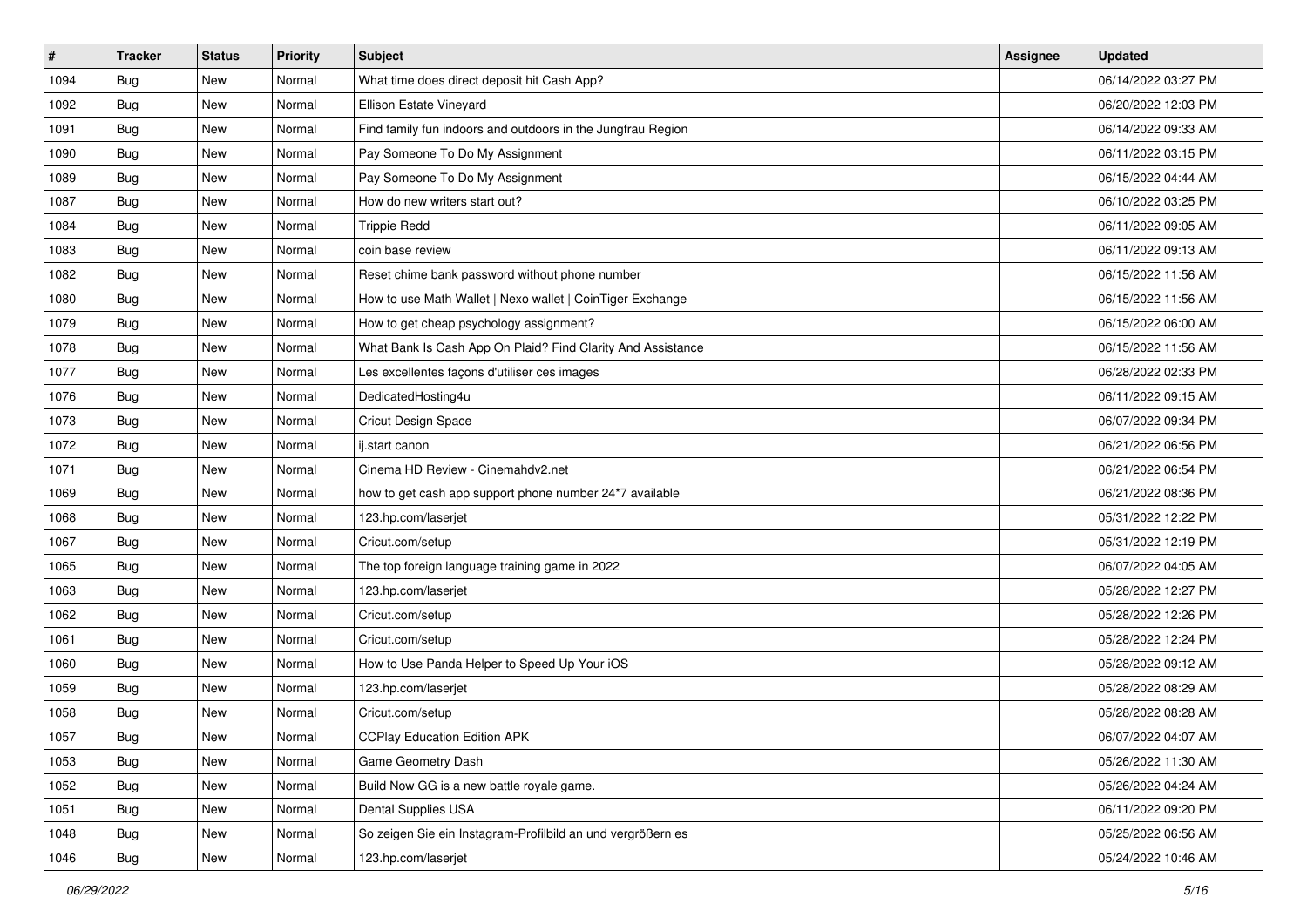| $\vert$ # | <b>Tracker</b> | <b>Status</b> | <b>Priority</b> | Subject                                                                    | Assignee | <b>Updated</b>      |
|-----------|----------------|---------------|-----------------|----------------------------------------------------------------------------|----------|---------------------|
| 1045      | Bug            | New           | Normal          | Cricut.com/setup                                                           |          | 05/24/2022 10:45 AM |
| 1044      | Bug            | New           | Normal          | Can I Disapprove If Random Person Sent Me Money On Cash App?               |          | 05/26/2022 03:51 PM |
| 1043      | Bug            | <b>New</b>    | Normal          | What Is The Right Way To Troubleshoot Cash App Transfer Failed Problems?   |          | 05/25/2022 01:16 PM |
| 1042      | Bug            | New           | Normal          | How to set up direct deposit on cash app?                                  |          | 05/25/2022 01:17 PM |
| 1041      | Bug            | <b>New</b>    | Normal          | Count words in Word on the computer                                        |          | 05/27/2022 02:16 PM |
| 1040      | Bug            | New           | Normal          | thabet                                                                     |          | 05/19/2022 08:05 PM |
| 1039      | Bug            | <b>New</b>    | Normal          | How to Get Tickmill Bonuses for Free                                       |          | 05/26/2022 05:43 PM |
| 1036      | Bug            | <b>New</b>    | Normal          | <b>VPS Material</b>                                                        |          | 05/18/2022 09:34 PM |
| 1034      | <b>Bug</b>     | New           | Normal          | Download Teaching Feeling For Android                                      |          | 05/20/2022 09:25 AM |
| 1033      | Bug            | New           | Normal          | The best slope 2 online games to play right now                            |          | 05/17/2022 10:55 AM |
| 1032      | Bug            | New           | Normal          | How To Play The Wordle Game                                                |          | 05/17/2022 10:37 AM |
| 1031      | Bug            | <b>New</b>    | Normal          | <b>IAFT Traders Union</b>                                                  |          | 05/16/2022 03:14 PM |
| 1030      | Bug            | <b>New</b>    | Normal          | <b>IAFT Traders Union</b>                                                  |          | 05/16/2022 03:13 PM |
| 1029      | Bug            | New           | Normal          | 5 Reasons Why People Love Coloring Pages?                                  |          | 05/16/2022 11:53 AM |
| 1028      | Bug            | New           | Normal          | The Best Free Online Game to Play with Friends                             |          | 05/16/2022 05:00 AM |
| 1027      | Bug            | <b>New</b>    | Normal          | Word hurdle: Viral and Fun Online Game                                     |          | 06/25/2022 06:13 PM |
| 1026      | Bug            | <b>New</b>    | Normal          | New Puzzle Game for All Age - Dordle                                       |          | 06/25/2022 06:17 PM |
| 1025      | Bug            | <b>New</b>    | Normal          | how to change the logo in wordpress                                        |          | 06/25/2022 06:20 PM |
| 1024      | Bug            | New           | Normal          | How to choose the right broker                                             |          | 06/25/2022 06:23 PM |
| 1023      | Bug            | New           | Normal          | Questions That Are Typically Asked About Trap The Cat                      |          | 05/14/2022 03:51 AM |
| 1022      | Bug            | <b>New</b>    | Normal          | 123.hp.com/laserjet                                                        |          | 05/13/2022 01:25 PM |
| 1021      | <b>Bug</b>     | New           | Normal          | Cricut.com/setup                                                           |          | 05/26/2022 12:21 AM |
| 1020      | Bug            | New           | Normal          | Cricut.com/setup                                                           |          | 05/13/2022 11:14 AM |
| 1019      | Bug            | New           | Normal          | Cricut.com/setup                                                           |          | 05/13/2022 11:13 AM |
| 1018      | Bug            | <b>New</b>    | Normal          | So erhalten Sie ein kostenloses Hörbuch                                    |          | 06/28/2022 10:39 AM |
| 1016      | Bug            | <b>New</b>    | Normal          | Klondike Solitaire                                                         |          | 05/12/2022 09:03 AM |
| 1015      | <b>Bug</b>     | New           | Normal          | Is it possible to send books for free?                                     |          | 05/11/2022 04:05 PM |
| 1014      | Bug            | New           | Normal          | how to get chime routing and account number ? chime routing number florida |          | 05/11/2022 12:42 PM |
| 1013      | Bug            | New           | Normal          | ij.start canon                                                             |          | 05/11/2022 11:31 AM |
| 1012      | Bug            | New           | Normal          | Cricut.com/setup                                                           |          | 05/11/2022 11:30 AM |
| 1011      | Bug            | New           | Normal          | Summary of 10 best coloring apps on phones                                 |          | 05/11/2022 10:58 AM |
| 1009      | Bug            | New           | Normal          | How to change routing number on Cash App?                                  |          | 05/11/2022 07:13 AM |
| 1008      | <b>Bug</b>     | New           | Normal          | Who was the first black woman to anchor a newscast?                        |          | 05/10/2022 03:13 PM |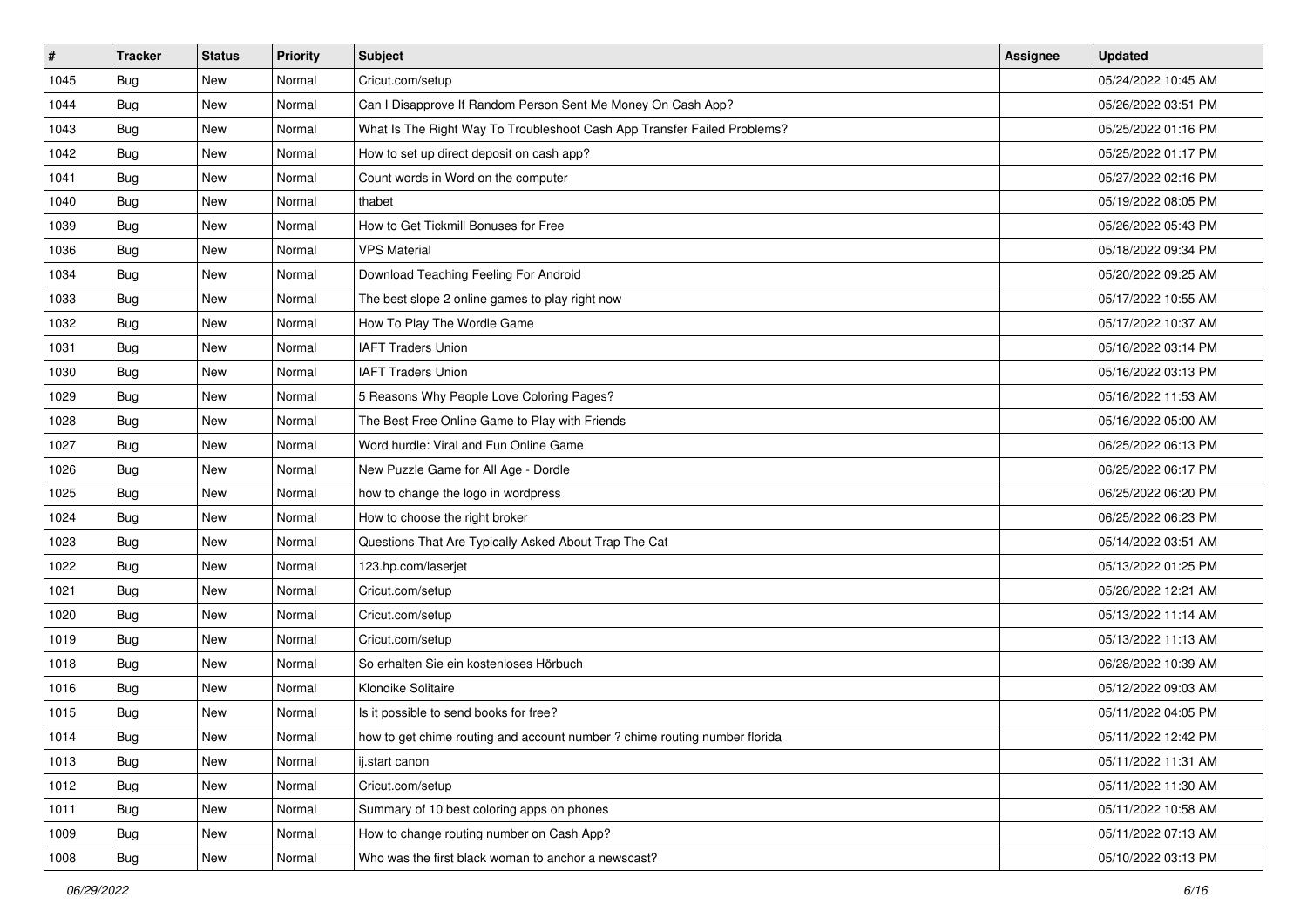| $\vert$ # | <b>Tracker</b> | <b>Status</b> | <b>Priority</b> | Subject                                                           | Assignee | <b>Updated</b>      |
|-----------|----------------|---------------|-----------------|-------------------------------------------------------------------|----------|---------------------|
| 1007      | <b>Bug</b>     | New           | Normal          | "ij.start canon                                                   |          | 05/18/2022 10:40 AM |
| 1006      | <b>Bug</b>     | New           | Normal          | Cricut.com/setup                                                  |          | 05/10/2022 01:22 PM |
| 1005      | Bug            | New           | High            | Nursing Assignment Help in UK                                     |          | 05/13/2022 05:33 PM |
| 1004      | <b>Bug</b>     | New           | Normal          | you get to pinch and drag a man with a very flexible face         |          | 05/10/2022 10:59 AM |
| 1002      | Bug            | New           | Normal          | Chemistry Assignment Help                                         |          | 06/04/2022 09:58 AM |
| 1001      | <b>Bug</b>     | New           | Normal          | Venmo Keep Saying Error?                                          |          | 06/27/2022 02:20 AM |
| 999       | Bug            | New           | Normal          | Is there a way to find Google Feud answers?                       |          | 06/28/2022 01:27 AM |
| 998       | <b>Bug</b>     | New           | Normal          | Is It Hard to Solve Wordle An                                     |          | 06/27/2022 12:24 AM |
| 997       | <b>Bug</b>     | New           | Normal          | 123.hp.com/laserjet                                               |          | 06/28/2022 09:48 AM |
| 996       | Bug            | New           | Normal          | Cricut.com/setup                                                  |          | 06/27/2022 07:12 AM |
| 993       | <b>Bug</b>     | New           | Normal          | IO Games Free Online                                              |          | 06/26/2022 09:41 AM |
| 992       | Bug            | New           | Normal          | So vergrößern Sie Ihr Instagram-Profilbild                        |          | 06/26/2022 11:29 PM |
| 991       | Bug            | New           | Normal          | <b>MDMA MOLLY</b>                                                 |          | 05/03/2022 12:03 AM |
| 990       | <b>Bug</b>     | New           | Normal          | Mushrooms                                                         |          | 06/26/2022 05:41 AM |
| 989       | <b>Bug</b>     | New           | Normal          | Barewoods Wax Cigar                                               |          | 06/26/2022 09:19 AM |
| 988       | Bug            | New           | Normal          | <b>Medicinal Mushrooms</b>                                        |          | 06/27/2022 09:33 AM |
| 987       | <b>Bug</b>     | New           | Normal          | <b>Medicinal Mushrooms</b>                                        |          | 06/27/2022 07:13 PM |
| 985       | Bug            | New           | Normal          | Find out the vitality of Facebook Phone Number:                   |          | 06/27/2022 05:39 AM |
| 984       | <b>Bug</b>     | New           | Normal          | How to disable, permanently delete Twitter account on phone, PC   |          | 06/26/2022 08:28 AM |
| 983       | Bug            | New           | Normal          | Finding issue in tekken 3 game?                                   |          | 06/28/2022 03:26 AM |
| 982       | Bug            | New           | Normal          | Five sites that let you download free scenarios for your iPhone   |          | 05/07/2022 09:34 PM |
| 981       | <b>Bug</b>     | New           | Normal          | VidMate Mod APK                                                   |          | 06/28/2022 11:24 AM |
| 980       | Bug            | New           | Normal          | Free Gas Cards for the Unemployed                                 |          | 06/28/2022 02:54 PM |
| 979       | <b>Bug</b>     | New           | Normal          | Free Gas Cards for the Unemployed                                 |          | 06/25/2022 09:02 PM |
| 978       | <b>Bug</b>     | New           | Normal          | Delamore Lodge is a place to stay.                                |          | 06/27/2022 04:57 AM |
| 977       | Bug            | New           | Normal          | Fans of the Old Country will like this book.                      |          | 06/26/2022 05:54 AM |
| 975       | <b>Bug</b>     | New           | Normal          | Payback 2 Mod APK                                                 |          | 05/05/2022 10:56 AM |
| 974       | Bug            | New           | Normal          | Watch NCAA Football Live Streaming Free                           |          | 06/26/2022 05:33 PM |
| 972       | Bug            | New           | Normal          | How To Borrow Money From The Cash App? Get To Know About The Same |          | 04/25/2022 07:30 AM |
| 971       | Bug            | New           | Normal          | How Do I Check Balance On Cash App Card With Optimum Ease?        |          | 06/27/2022 08:16 PM |
| 970       | <b>Bug</b>     | New           | Normal          | The Amount Of Time Does Cash App Direct Deposit Time Take?        |          | 06/26/2022 07:32 PM |
| 969       | <b>Bug</b>     | New           | Normal          | Watch NCAA Football Live Match Free                               |          | 06/28/2022 01:31 PM |
| 966       | <b>Bug</b>     | New           | Normal          | How to Download the Filmes                                        |          | 06/27/2022 03:25 AM |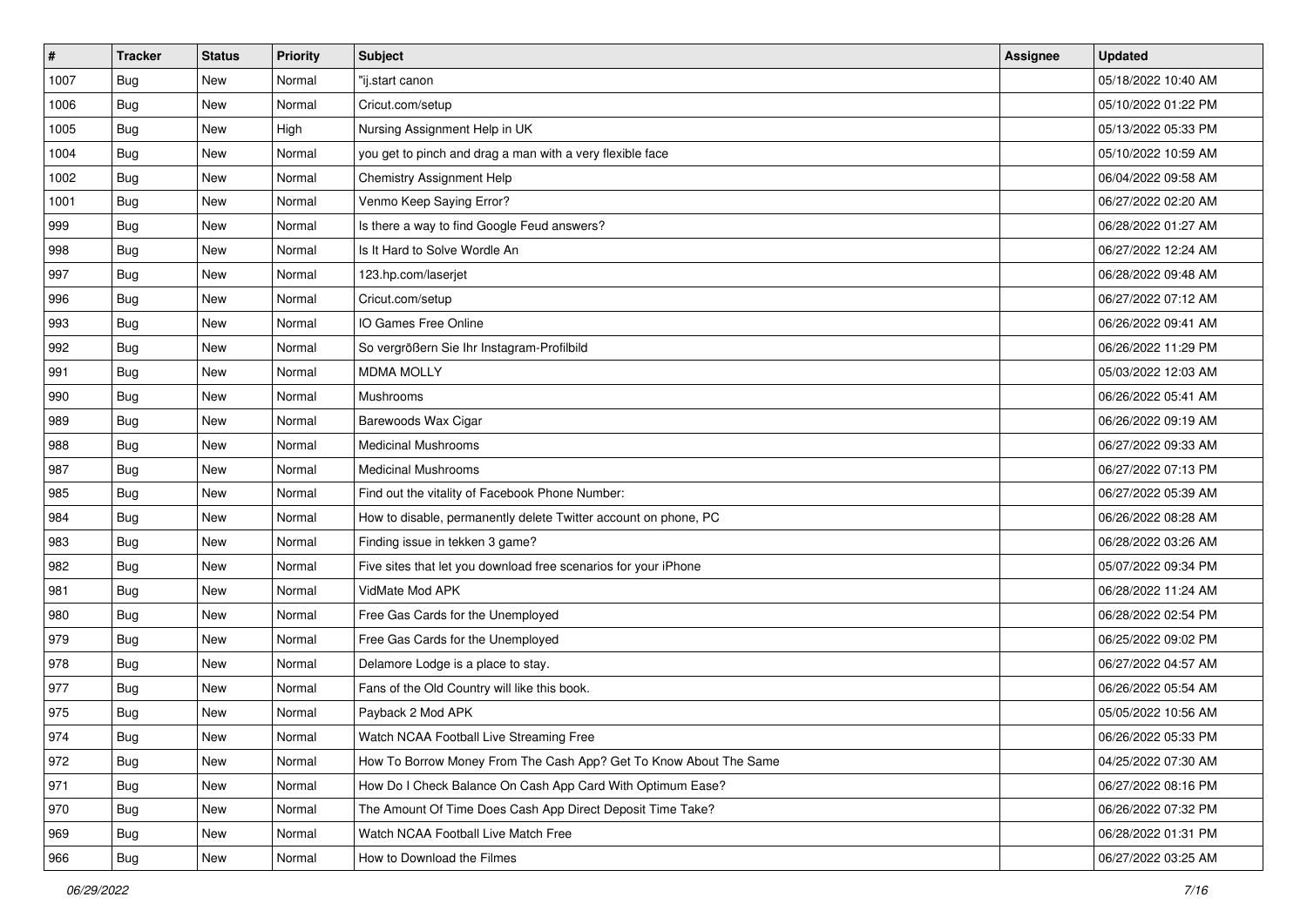| $\vert$ # | <b>Tracker</b> | <b>Status</b> | Priority | Subject                                                                                | Assignee | <b>Updated</b>      |
|-----------|----------------|---------------|----------|----------------------------------------------------------------------------------------|----------|---------------------|
| 965       | <b>Bug</b>     | New           | Normal   | Go with cash app customer service to know where I can load my cash app card            |          | 06/28/2022 04:30 AM |
| 964       | Bug            | New           | Normal   | Can I Fix Cash App Transfer Failed Issues By Adding Sufficient Funds?                  |          | 06/26/2022 07:21 AM |
| 962       | Bug            | New           | Normal   | Kostenlose Hörbücher                                                                   |          | 06/26/2022 10:45 PM |
| 961       | <b>Bug</b>     | New           | Normal   | TeaTv is an Android                                                                    |          | 06/26/2022 02:02 PM |
| 959       | <b>Bug</b>     | New           | Normal   | Get connected with cash app team-How to get money off cash app at walmart without card |          | 06/27/2022 08:52 AM |
| 958       | Bug            | New           | Normal   | Avail Cash app support service to know Sutton bank cash app number                     |          | 06/26/2022 08:46 AM |
| 957       | <b>Bug</b>     | New           | Normal   | From Where I Can Get Cheap Writing Services?                                           |          | 04/20/2022 05:06 AM |
| 956       | Bug            | New           | Normal   | <b>FNF Free Mods Online</b>                                                            |          | 06/25/2022 09:59 PM |
| 954       | <b>Bug</b>     | New           | Normal   | AZ Screen Recorder Mod                                                                 |          | 06/25/2022 11:24 PM |
| 953       | <b>Bug</b>     | New           | Normal   | Manga Dogs - Read Your Favorite Comics on Your Smartphone                              |          | 06/27/2022 03:53 PM |
| 952       | <b>Bug</b>     | New           | Normal   | Canon IJ Network Tool                                                                  |          | 06/26/2022 10:35 AM |
| 951       | <b>Bug</b>     | New           | Normal   | Canon.com/ijsetup                                                                      |          | 06/27/2022 07:56 PM |
| 950       | Bug            | New           | Normal   | ij.start canon                                                                         |          | 06/26/2022 04:35 AM |
| 949       | <b>Bug</b>     | New           | Normal   | <b>Educational Games</b>                                                               |          | 06/15/2022 09:11 PM |
| 948       | Bug            | New           | Normal   | Canon IJ Network Tool                                                                  |          | 06/27/2022 09:30 PM |
| 947       | Bug            | New           | Normal   | is Disney Now and Disney Plus different?                                               |          | 04/14/2022 09:53 AM |
| 946       | <b>Bug</b>     | New           | Normal   | What is Plex and Is Plex Legal?                                                        |          | 06/26/2022 05:23 AM |
| 945       | Bug            | New           | Normal   | TikTok 18 Mod Apk For Your Android                                                     |          | 04/13/2022 09:32 AM |
| 943       | <b>Bug</b>     | New           | Normal   | ij.start canon                                                                         |          | 04/13/2022 08:52 AM |
| 942       | Bug            | New           | Normal   | Canon IJ Network Tool                                                                  |          | 04/13/2022 08:45 AM |
| 941       | <b>Bug</b>     | New           | Normal   | is Disney Now and Disney Plus different?                                               |          | 06/26/2022 12:10 PM |
| 940       | Bug            | New           | Normal   | What is Plex and Is Plex Legal?                                                        |          | 06/26/2022 04:50 PM |
| 935       | Bug            | New           | Normal   | MovieBox Pro Apk - Watch Movies and TV Shows on Your Android Phone                     |          | 06/26/2022 04:11 AM |
| 934       | Bug            | New           | Normal   | MovieBox Pro Apk - Watch Movies and TV Shows on Your Android Phone                     |          | 05/10/2022 11:01 AM |
| 933       | <b>Bug</b>     | New           | Normal   | How Can I Watch Movies on My Mobile Phone                                              |          | 06/24/2022 12:55 AM |
| 932       | Bug            | New           | Normal   | The best epic, long-playing PC games will consume days of your life.                   |          | 05/15/2022 07:44 PM |
| 930       | <b>Bug</b>     | New           | Normal   | The best free games online                                                             |          | 04/12/2022 09:05 AM |
| 929       | Bug            | New           | Normal   | Canon IJ Network Tool                                                                  |          | 04/12/2022 08:32 AM |
| 928       | Bug            | New           | Normal   | How Does Sutton Bank Cash App Customer Service Help In Answering Your Questions?       |          | 04/12/2022 11:36 AM |
| 926       | Bug            | New           | Normal   | tavor 7                                                                                |          | 06/22/2022 05:08 PM |
| 925       | Bug            | New           | Normal   | tavor 7                                                                                |          | 06/15/2022 03:45 AM |
| 924       | <b>Bug</b>     | New           | Normal   | buy tec 9                                                                              |          | 04/11/2022 02:54 PM |
| 923       | <b>Bug</b>     | New           | Normal   | frenchies for sale                                                                     |          | 04/11/2022 02:35 PM |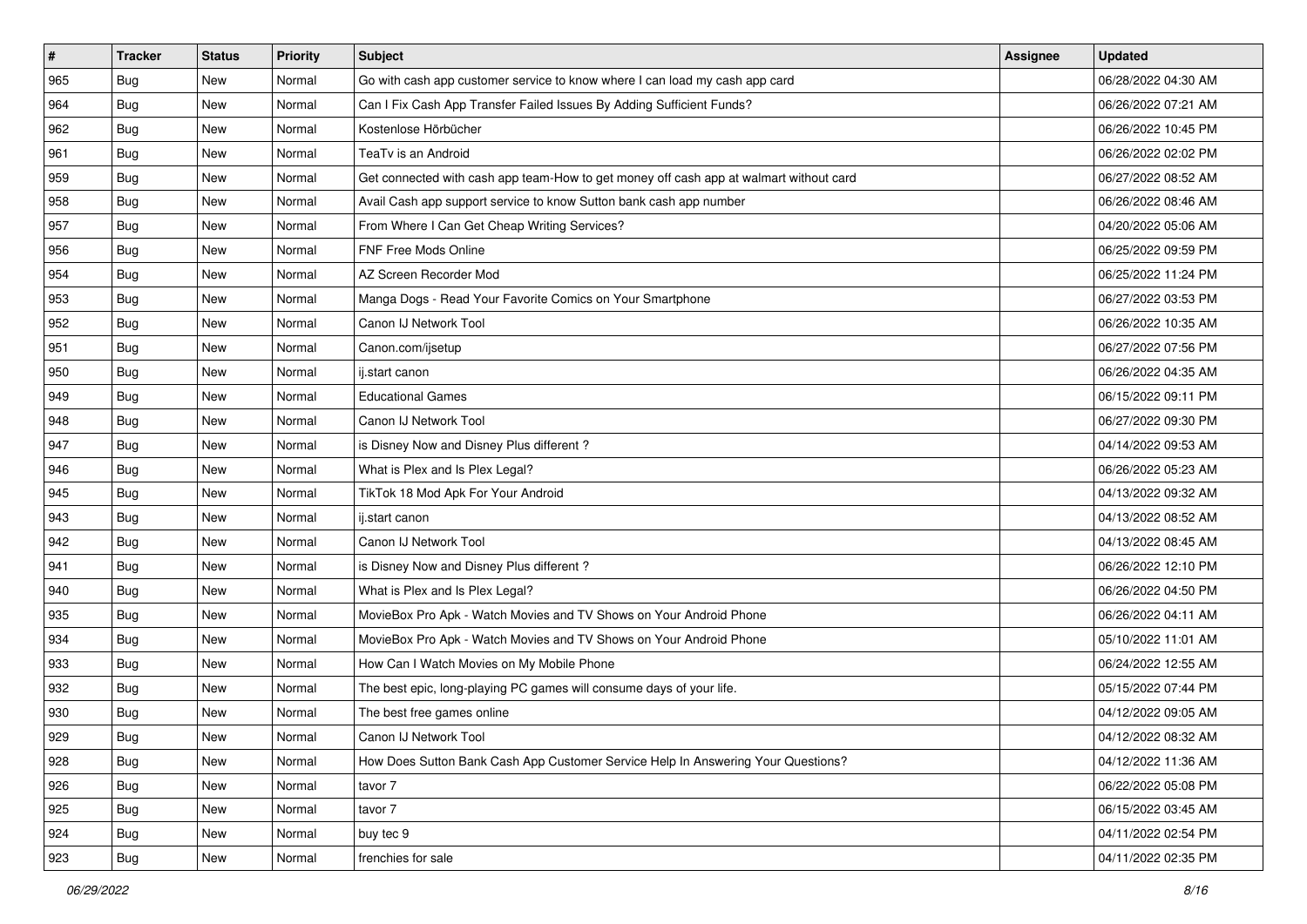| #   | <b>Tracker</b> | <b>Status</b> | <b>Priority</b> | Subject                                                                     | Assignee | <b>Updated</b>      |
|-----|----------------|---------------|-----------------|-----------------------------------------------------------------------------|----------|---------------------|
| 922 | <b>Bug</b>     | New           | Normal          | Why Is The Need For Assignment Writing Services?                            |          | 06/29/2022 05:16 AM |
| 921 | Bug            | New           | Normal          | Canon IJ Network Tool                                                       |          | 04/11/2022 09:00 AM |
| 920 | Bug            | New           | Normal          | Where I Can Get Essay Writing Services?                                     |          | 04/11/2022 08:35 AM |
| 918 | <b>Bug</b>     | New           | Normal          | Antivirus for IOS                                                           |          | 06/16/2022 10:36 PM |
| 917 | Bug            | New           | Normal          | Random Person Sent Me Money on Cash App-find solution?                      |          | 04/09/2022 12:32 PM |
| 916 | <b>Bug</b>     | New           | Normal          | How long does it take to write a book?                                      |          | 04/07/2022 12:15 PM |
| 915 | Bug            | New           | Normal          | Finance dissertation writing                                                |          | 04/07/2022 09:22 AM |
| 914 | <b>Bug</b>     | New           | Normal          | Wordle: how to play fashion games for free?                                 |          | 04/07/2022 08:30 AM |
| 913 | Bug            | New           | Normal          | Canon IJ Network Tool                                                       |          | 04/07/2022 06:21 AM |
| 912 | Bug            | New           | Normal          | Cuphead Mobile Game Review                                                  |          | 06/09/2022 10:14 AM |
| 911 | <b>Bug</b>     | New           | Normal          | Aluminum Windows & Doors                                                    |          | 04/06/2022 08:10 PM |
| 910 | Bug            | New           | Normal          | Each content looks unisize or not formated                                  |          | 04/06/2022 11:21 AM |
| 909 | <b>Bug</b>     | New           | Normal          | Toca Life World APK                                                         |          | 04/06/2022 04:52 AM |
| 908 | <b>Bug</b>     | New           | Normal          | Toca Life World APK                                                         |          | 04/06/2022 03:18 AM |
| 907 | <b>Bug</b>     | New           | Normal          | Canon IJ Network Tool                                                       |          | 04/04/2022 10:43 AM |
| 906 | Bug            | New           | Normal          | How To Change Cash App From Business To Personal Account For Any Reasons?   |          | 04/04/2022 09:57 AM |
| 905 | <b>Bug</b>     | New           | Normal          | MINI MILITIA MOD APK                                                        |          | 05/19/2022 01:54 PM |
| 898 | Bug            | New           | Normal          | Shadow Fight 2 Mod APK                                                      |          | 04/02/2022 09:17 AM |
| 895 | Bug            | New           | Normal          | Cash App Scams                                                              |          | 06/18/2022 02:36 PM |
| 893 | Bug            | New           | Normal          | klingeltone                                                                 |          | 04/13/2022 11:06 AM |
| 892 | <b>Bug</b>     | New           | Normal          | Good game                                                                   |          | 04/01/2022 09:15 AM |
| 891 | <b>Bug</b>     | New           | Normal          | The most interesting game today, have you tried it?                         |          | 04/01/2022 09:17 AM |
| 889 | Bug            | New           | Normal          | What is Plex and how it's work?                                             |          | 04/01/2022 09:14 AM |
| 888 | <b>Bug</b>     | New           | Normal          | Is the Fox News Channel on Roku free?                                       |          | 06/28/2022 06:58 PM |
| 887 | Bug            | New           | Normal          | What is Plex and how it's work?                                             |          | 04/01/2022 09:16 AM |
| 886 | Bug            | New           | Normal          | Is the Fox News Channel on Roku free?                                       |          | 06/28/2022 09:36 PM |
| 885 | <b>Bug</b>     | New           | Normal          | How to Install the Tele Latino App For Android                              |          | 03/28/2022 04:10 AM |
| 884 | Bug            | New           | Normal          | Why do Subway Surfers popular                                               |          | 04/01/2022 09:16 AM |
| 883 | Bug            | New           | Normal          | Langweilen Sie sich jemals bei der gleichen alten Schriftart auf Instagram? |          | 04/01/2022 09:16 AM |
| 882 | Bug            | New           | Normal          | How to change bank account on cash app?                                     |          | 04/01/2022 09:16 AM |
| 880 | <b>Bug</b>     | New           | Normal          | Why do Subway Surfers popular                                               |          | 04/01/2022 09:16 AM |
| 878 | <b>Bug</b>     | New           | Normal          | Wie ist instazoom hilfreich beim Herunterladen von Instagram-Profilbildern  |          | 04/08/2022 09:28 PM |
| 876 | <b>Bug</b>     | New           | Normal          | Download Full-Size Profile Pictures of Your Favorite Users With InstaDP     |          | 04/01/2022 09:12 AM |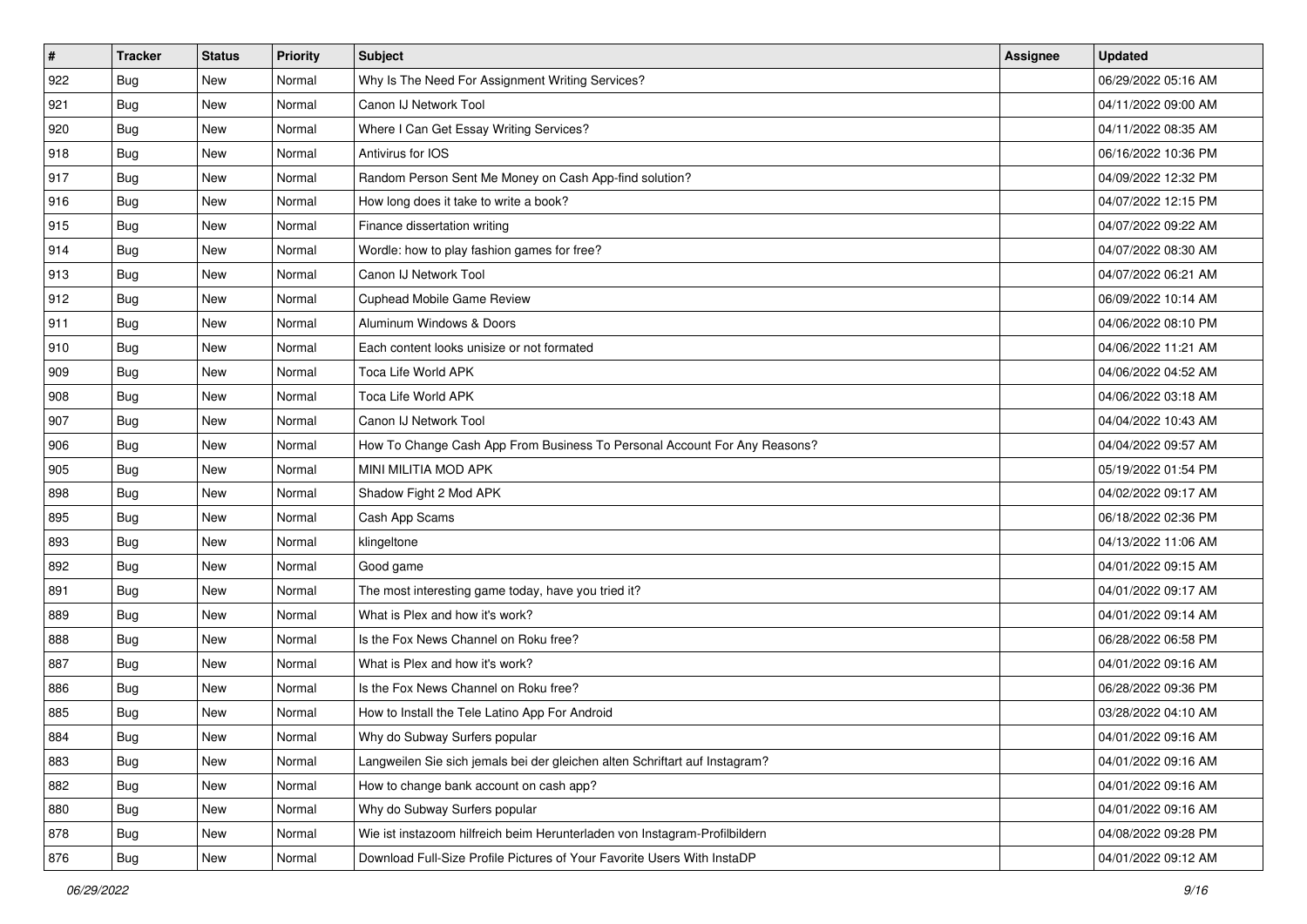| $\vert$ # | <b>Tracker</b> | <b>Status</b> | <b>Priority</b> | Subject                                                                          | Assignee | <b>Updated</b>      |
|-----------|----------------|---------------|-----------------|----------------------------------------------------------------------------------|----------|---------------------|
| 875       | <b>Bug</b>     | New           | Normal          | Red ball game                                                                    |          | 04/01/2022 09:15 AM |
| 874       | <b>Bug</b>     | New           | Normal          | Cómo descargar Minecraft Apk                                                     |          | 06/26/2022 08:01 AM |
| 873       | Bug            | New           | Normal          | Klingeltöne mp3                                                                  |          | 04/13/2022 11:03 AM |
| 872       | <b>Bug</b>     | New           | Normal          | Poppy Playtime Horror Game Free                                                  |          | 04/01/2022 09:11 AM |
| 870       | Bug            | New           | Normal          | Mahjong Solitaire                                                                |          | 04/01/2022 09:12 AM |
| 869       | <b>Bug</b>     | New           | Normal          | Sonnerie Post Malone 2022                                                        |          | 04/13/2022 11:05 AM |
| 865       | <b>Bug</b>     | New           | Normal          | Canon IJ Printer Utility                                                         |          | 05/18/2022 07:24 PM |
| 864       | <b>Bug</b>     | New           | Normal          | Canon IJ Network Tool                                                            |          | 04/01/2022 09:14 AM |
| 863       | <b>Bug</b>     | New           | Normal          | Canon IJ Network Tool                                                            |          | 04/01/2022 09:12 AM |
| 862       | Bug            | New           | Normal          | none                                                                             |          | 04/01/2022 09:11 AM |
| 859       | <b>Bug</b>     | New           | Normal          | Canon IJ Network Tool                                                            |          | 04/01/2022 09:13 AM |
| 857       | <b>Bug</b>     | New           | Normal          | Welcome to the world of classic retro games                                      |          | 04/01/2022 09:13 AM |
| 856       | Bug            | New           | Normal          | Online Classes Assistance Help For Student                                       |          | 04/01/2022 09:13 AM |
| 855       | Bug            | New           | Normal          | Online Classes Assistance Help For Student                                       |          | 04/01/2022 09:13 AM |
| 854       | Bug            | New           | Normal          | How To Resolve Password Problems Through Facebook Customer Service?              |          | 04/09/2022 06:11 PM |
| 853       | Bug            | New           | Normal          | what is dr laser                                                                 |          | 04/01/2022 09:13 AM |
| 852       | Bug            | New           | Normal          | How to cancel your French Bee flight within 24 hours?                            |          | 04/01/2022 09:13 AM |
| 851       | <b>Bug</b>     | New           | Normal          | Laden Sie den kostenlosen MP3-Klingelton für Ihr Mobiltelefon herunter           |          | 04/01/2022 09:14 AM |
| 850       | <b>Bug</b>     | New           | Normal          | Puppy Playtime APK Android                                                       |          | 04/01/2022 09:14 AM |
| 849       | Bug            | New           | Normal          | FutEmax App Apk - Watch Soccer, Fantasy Football, And More On Your Mobile Device |          | 04/01/2022 09:04 AM |
| 844       | <b>Bug</b>     | New           | Normal          | To know Chime Routing Number call on the helpline number                         |          | 04/01/2022 08:58 AM |
| 843       | <b>Bug</b>     | New           | Normal          | Canon IJ Network Tool                                                            |          | 04/01/2022 08:58 AM |
| 842       | Bug            | New           | Normal          | Join the fun game                                                                |          | 04/01/2022 08:58 AM |
| 841       | <b>Bug</b>     | New           | Normal          | How do I activate FOX NOW?                                                       |          | 04/01/2022 08:58 AM |
| 840       | Bug            | New           | Normal          | Is Tubi really free and legal?                                                   |          | 04/01/2022 08:58 AM |
| 839       | Bug            | New           | Normal          | How do I activate FOX NOW?                                                       |          | 04/01/2022 08:58 AM |
| 838       | <b>Bug</b>     | New           | Normal          | Celebrity Hunter Mod apk - Como instalá-lo                                       |          | 04/01/2022 08:58 AM |
| 836       | <b>Bug</b>     | New           | Normal          | What Is The Required Amount To Pay As Cash App Clearance Fee?                    |          | 04/01/2022 09:00 AM |
| 835       | Bug            | New           | Normal          | Build your strong army with Taming io                                            |          | 04/01/2022 08:59 AM |
| 834       | Bug            | New           | Normal          | Grasp the secret to relieve stress and fatigue                                   |          | 04/01/2022 08:57 AM |
| 833       | Bug            | New           | Normal          | Does Direct Deposit Hit Chime- seek Chime Customer Service                       |          | 04/01/2022 08:59 AM |
| 832       | <b>Bug</b>     | New           | Normal          | Choque Royale Mod Apk                                                            |          | 04/01/2022 08:59 AM |
| 831       | Bug            | New           | Normal          | Build and shoot                                                                  |          | 05/29/2022 04:47 PM |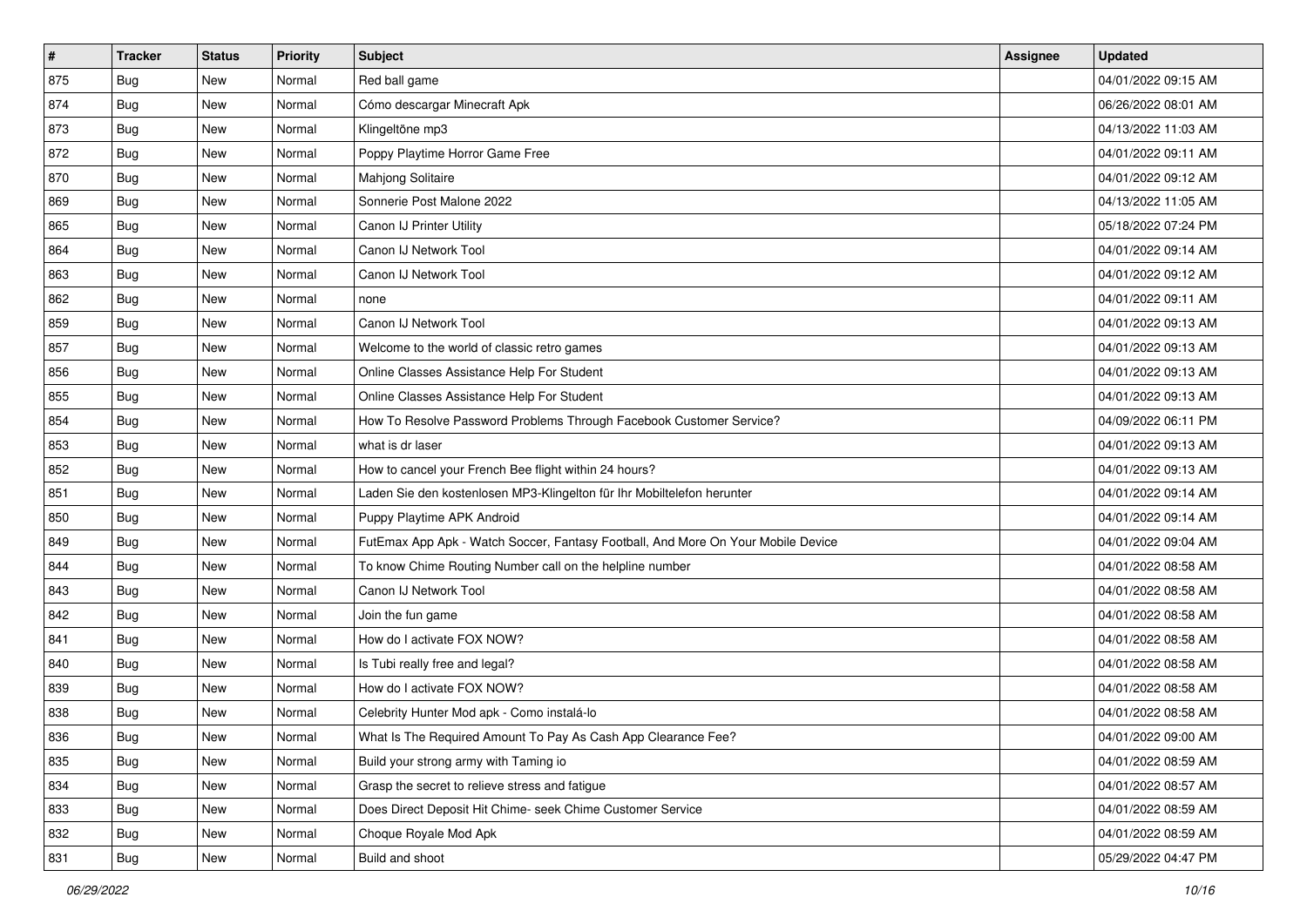| #   | <b>Tracker</b> | <b>Status</b> | <b>Priority</b> | Subject                                                                       | Assignee | <b>Updated</b>      |
|-----|----------------|---------------|-----------------|-------------------------------------------------------------------------------|----------|---------------------|
| 830 | <b>Bug</b>     | New           | Normal          | Poppy Playtime APK                                                            |          | 06/27/2022 10:31 PM |
| 828 | <b>Bug</b>     | <b>New</b>    | Normal          | Nursery management                                                            |          | 06/28/2022 12:10 PM |
| 827 | Bug            | New           | Normal          | Come To Know The Required Steps To Unlock Cash App Account                    |          | 04/01/2022 08:59 AM |
| 826 | Bug            | New           | Normal          | How to Dowload MXL TV Premium                                                 |          | 05/26/2022 03:34 PM |
| 825 | Bug            | <b>New</b>    | Normal          | Lucky Patcher Download                                                        |          | 06/26/2022 06:09 PM |
| 822 | Bug            | New           | Normal          | Dowload Your Boyfriend Game                                                   |          | 06/28/2022 04:56 AM |
| 821 | Bug            | New           | Normal          | Nicoo - A Review of the Popular Battle Royale Game                            |          | 06/28/2022 08:30 AM |
| 820 | Bug            | New           | Normal          | Metal Slug Apk para Android                                                   |          | 06/28/2022 11:01 AM |
| 819 | Bug            | New           | Normal          | Metal Slug Apk para Android                                                   |          | 06/27/2022 09:35 AM |
| 817 | Bug            | New           | Normal          | Pacman 30th Anniversary                                                       |          | 06/28/2022 09:20 AM |
| 816 | Bug            | New           | Normal          | Play Scribble io fun with everyone                                            |          | 06/28/2022 03:20 PM |
| 811 | Bug            | New           | Normal          | Canon IJ Network Tool                                                         |          | 06/28/2022 06:12 AM |
| 809 | Bug            | <b>New</b>    | Normal          | Smash Karts - immerse yourself in the exciting race                           |          | 06/28/2022 09:57 AM |
| 808 | Bug            | <b>New</b>    | Normal          | Sinnvolle Guten-Morgen-Grüße                                                  |          | 06/28/2022 10:45 PM |
| 807 | <b>Bug</b>     | New           | Normal          | 1v1Battle is a strategic action 'Build and shoot' game                        |          | 06/27/2022 06:52 AM |
| 804 | Bug            | New           | Normal          | Review                                                                        |          | 06/29/2022 03:32 AM |
| 802 | Bug            | New           | Normal          | Who Is an ETL Engineer                                                        |          | 06/28/2022 02:03 AM |
| 801 | Bug            | <b>New</b>    | Normal          | Who Is an ETL Engineer                                                        |          | 06/27/2022 12:25 PM |
| 800 | <b>Bug</b>     | New           | Normal          | Who Is an ETL Engineer                                                        |          | 06/29/2022 08:54 AM |
| 799 | Bug            | New           | Normal          | Who Is an ETL Engineer                                                        |          | 06/28/2022 02:51 AM |
| 798 | <b>Bug</b>     | New           | Normal          | Who Is an ETL Engineer                                                        |          | 06/29/2022 02:44 AM |
| 796 | Bug            | New           | Normal          | How Does Cash App ++ actually work and What is the process of it              |          | 06/29/2022 05:10 AM |
| 795 | Bug            | <b>New</b>    | Normal          | Drift Boss - Exciting Race                                                    |          | 06/26/2022 06:32 PM |
| 792 | <b>Bug</b>     | New           | Normal          | What is Google Camera Mod?                                                    |          | 06/27/2022 10:20 AM |
| 791 | <b>Bug</b>     | New           | Normal          | Samsnung TV Plus is not working                                               |          | 04/01/2022 09:03 AM |
| 790 | Bug            | New           | Normal          | My app                                                                        |          | 04/01/2022 09:03 AM |
| 789 | <b>Bug</b>     | <b>New</b>    | Normal          | Full version                                                                  |          | 06/28/2022 10:51 PM |
| 788 | <b>Bug</b>     | New           | Normal          | Intro Maker Mod APK                                                           |          | 06/28/2022 04:21 AM |
| 787 | Bug            | New           | Normal          | Assured Assignment Help                                                       |          | 06/27/2022 05:19 PM |
| 786 | Bug            | New           | Normal          | Best Assignment Help in Australia & UK                                        |          | 06/21/2022 09:28 PM |
| 785 | Bug            | New           | Normal          | How To Get Money Off Cash App Without Card Or With A Card?                    |          | 06/28/2022 11:35 AM |
| 784 | Bug            | New           | Normal          | How To Add Money On Cash App Card And Check The Funds?                        |          | 06/28/2022 12:36 PM |
| 783 | Bug            | <b>New</b>    | Normal          | How Do I Determine The Reasons And Solutions To Fix Cash App Transfer Failed? |          | 06/27/2022 08:58 PM |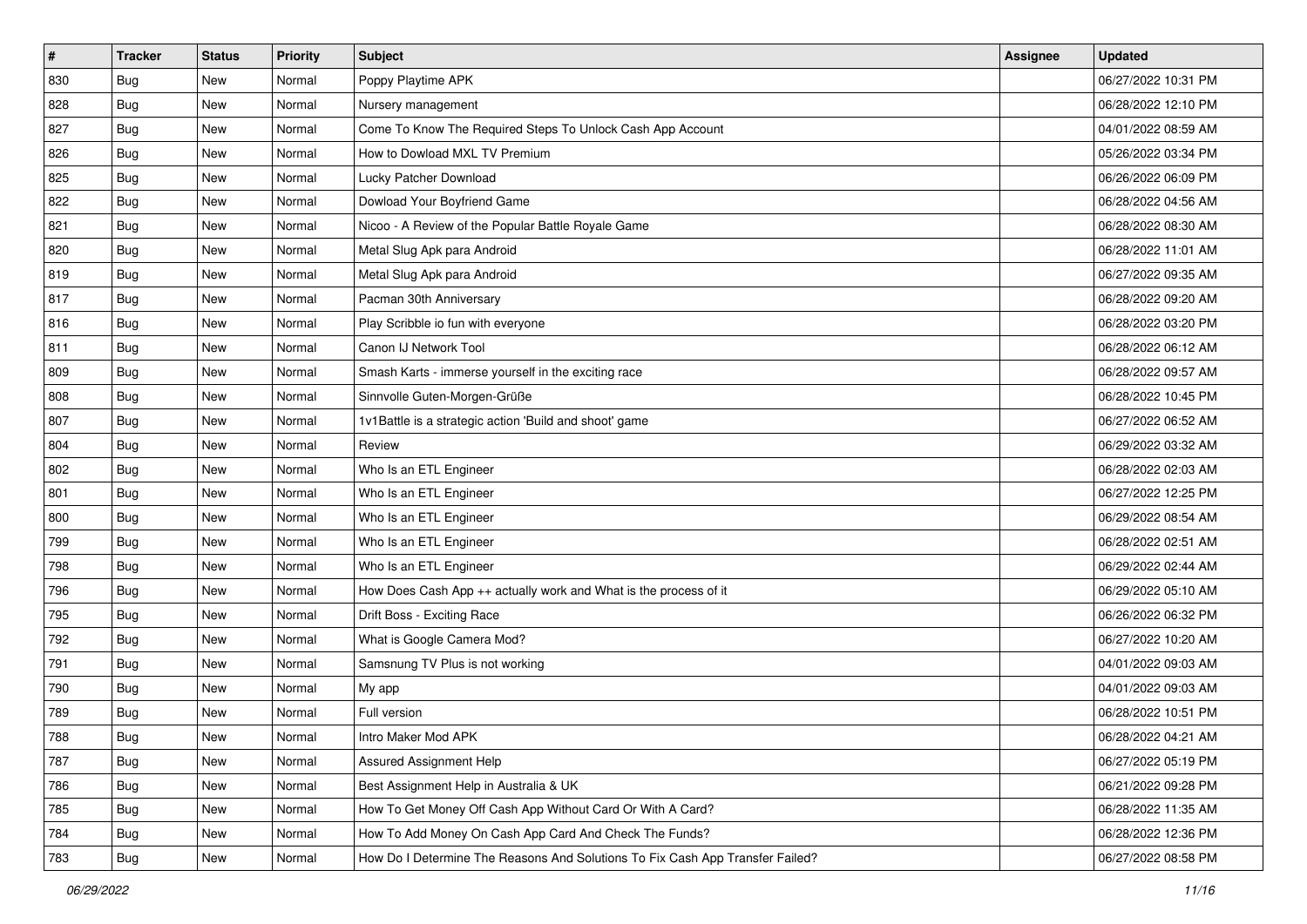| $\sharp$ | <b>Tracker</b> | <b>Status</b> | <b>Priority</b> | <b>Subject</b>                                                                                      | Assignee | <b>Updated</b>      |
|----------|----------------|---------------|-----------------|-----------------------------------------------------------------------------------------------------|----------|---------------------|
| 782      | <b>Bug</b>     | New           | Normal          | Comment faire une sonnerie téléphonique                                                             |          | 06/27/2022 11:56 PM |
| 781      | Bug            | New           | Normal          | Free Whatsapp Group to Join                                                                         |          | 06/28/2022 11:48 AM |
| 777      | Bug            | <b>New</b>    | Normal          | Obtain driving instructions using Google Maps.                                                      |          | 06/29/2022 07:00 AM |
| 776      | <b>Bug</b>     | New           | Normal          | Wibargain                                                                                           |          | 06/28/2022 01:57 PM |
| 775      | <b>Bug</b>     | <b>New</b>    | Normal          | cash app                                                                                            |          | 02/14/2022 08:20 AM |
| 774      | Bug            | New           | Normal          | Follow proper initiatives                                                                           |          | 06/27/2022 07:54 PM |
| 773      | Bug            | New           | Normal          | Spades - Play online free                                                                           |          | 06/28/2022 12:26 PM |
| 772      | Bug            | New           | Normal          | united airlines baggage policy                                                                      |          | 06/27/2022 10:53 PM |
| 771      | <b>Bug</b>     | New           | Normal          | united airlines baggage policy                                                                      |          | 06/26/2022 07:19 AM |
| 770      | Bug            | New           | Normal          | Canon IJ Network Tool                                                                               |          | 06/29/2022 04:48 AM |
| 769      | Bug            | New           | Normal          | check my cash app                                                                                   |          | 06/28/2022 03:29 PM |
| 768      | Bug            | New           | Normal          | Where can you buy best jackets online?                                                              |          | 06/26/2022 01:50 PM |
| 767      | Bug            | New           | Normal          | apkmod                                                                                              |          | 06/28/2022 01:24 AM |
| 766      | Bug            | New           | Normal          | Pobreflix Mod APK Review                                                                            |          | 06/28/2022 08:56 AM |
| 765      | <b>Bug</b>     | New           | Normal          | Follow proper initiatives to check my cash app                                                      |          | 06/25/2022 10:08 AM |
| 764      | Bug            | New           | Normal          | What is available to see what I can watch HBO Max?                                                  |          | 06/28/2022 03:59 AM |
| 763      | Bug            | New           | High            | How to Make a Ringtone on Your iPhone                                                               |          | 06/27/2022 04:16 PM |
| 762      | Bug            | <b>New</b>    | Normal          | How To Add Money To A Cash App Card If Struggling With Low Amount?                                  |          | 06/27/2022 09:58 PM |
| 760      | <b>Bug</b>     | New           | Normal          | apkmod                                                                                              |          | 06/27/2022 04:13 PM |
| 758      | Bug            | New           | Normal          | How Do I Study Consistently For Hours?                                                              |          | 06/27/2022 12:49 AM |
| 757      | Bug            | New           | Normal          | Why Is Issue of Car Maintenance so Famous for the Consumers?                                        |          | 04/01/2022 09:01 AM |
| 754      | <b>Bug</b>     | New           | Normal          | Cómo descargar tonos gratis de teléfono celular                                                     |          | 06/26/2022 01:56 PM |
| 753      | Bug            | <b>New</b>    | Normal          | onlineessaygrader                                                                                   |          | 06/28/2022 05:55 AM |
| 752      | Bug            | New           | Normal          | Plagerism checker                                                                                   |          | 06/26/2022 06:33 PM |
| 750      | <b>Bug</b>     | New           | Normal          | Create a Report Template                                                                            |          | 06/26/2022 04:27 PM |
| 749      | Bug            | New           | Normal          | The Best Bubble Shooter Game for Android                                                            |          | 06/26/2022 12:12 PM |
| 748      | <b>Bug</b>     | New           | Normal          | Il y a quelques façons d'obtenir des sonneries gratuites pour votre iPhone                          |          | 06/26/2022 11:24 PM |
| 747      | <b>Bug</b>     | New           | Normal          | How to Install Tyflex Plus on Your Android Device                                                   |          | 06/26/2022 08:16 AM |
| 744      | Bug            | New           | Normal          | <b>Pixel Survive</b>                                                                                |          | 06/28/2022 05:13 AM |
| 743      | Bug            | New           | Normal          | They promote 'pixel art' contests and a 'game jam' related to the work and figure of Carlos Casares |          | 06/28/2022 12:04 PM |
| 742      | Bug            | New           | Normal          | How Long Does Cash App Support Take To Respond For A Better Support?                                |          | 06/25/2022 11:00 PM |
| 741      | <b>Bug</b>     | New           | Normal          | <b>Blockchain Technology Solutions</b>                                                              |          | 06/26/2022 02:19 AM |
| 739      | Bug            | New           | Normal          | law dissertation help                                                                               |          | 06/27/2022 06:12 PM |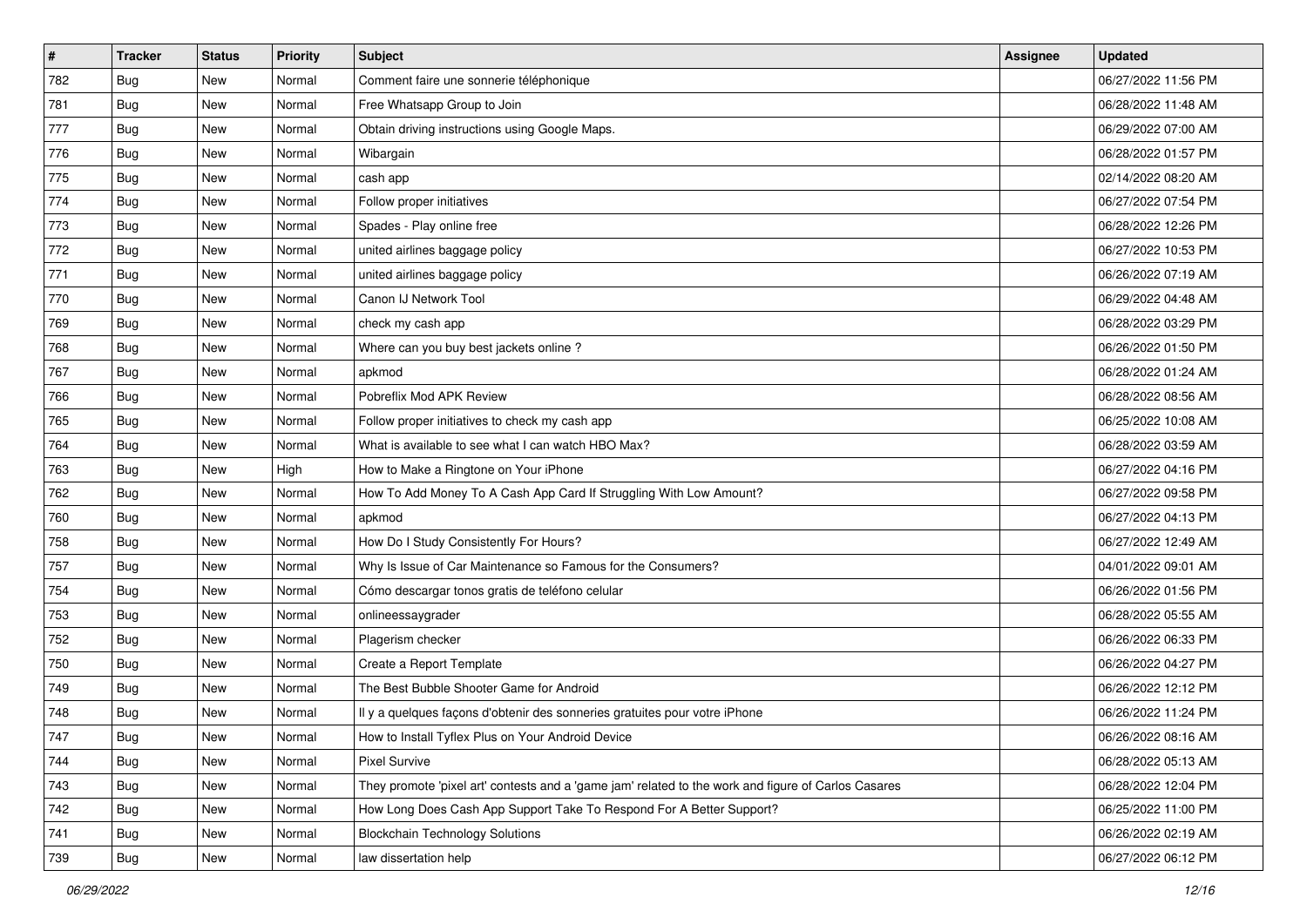| $\sharp$ | <b>Tracker</b> | <b>Status</b> | <b>Priority</b> | Subject                                                                             | <b>Assignee</b> | <b>Updated</b>      |
|----------|----------------|---------------|-----------------|-------------------------------------------------------------------------------------|-----------------|---------------------|
| 738      | Bug            | New           | Normal          | How Much Amount Do I Get Using The Referral Code For Cash App?                      |                 | 06/27/2022 03:58 PM |
| 737      | Bug            | New           | Normal          | How Do I Talk To A Live Person At Facebook If Anything Is Doubtful?                 |                 | 06/27/2022 09:59 PM |
| 736      | Bug            | New           | Normal          | I Want to Edit in My Website (transfer-factor.net) Unfortunately, Unable to Edit It |                 | 06/24/2022 07:32 AM |
| 735      | Bug            | New           | Normal          | A quick fix of how to get money back from cash app stocks                           |                 | 06/29/2022 06:52 AM |
| 734      | Bug            | New           | Normal          | DR. STRANGE: Multiverse of Scheduling Madness!                                      |                 | 06/28/2022 07:07 AM |
| 733      | Bug            | New           | Normal          | How does one go about getting a book deal?                                          |                 | 06/28/2022 06:35 PM |
| 732      | Bug            | New           | Normal          | Get rectifications steps about why cash app transfer failed                         |                 | 06/26/2022 03:28 PM |
| 731      | <b>Bug</b>     | New           | Normal          | Avail Of Cash App Customer Service If Unable To Down Cash App Mobile App?           |                 | 06/25/2022 08:36 PM |
| 730      | Bug            | New           | Normal          | Canon IJ Network Tool                                                               |                 | 06/26/2022 05:51 PM |
| 729      | Bug            | New           | Normal          | Canon IJ Network Tool                                                               |                 | 06/28/2022 01:10 PM |
| 728      | Bug            | New           | Normal          | Will Cash App refund money if scammed? Hitches With Optimum Ease                    |                 | 06/26/2022 06:15 AM |
| 726      | <b>Bug</b>     | New           | Normal          | Mobile Application Development Services                                             |                 | 06/28/2022 04:44 PM |
| 724      | Bug            | New           | Normal          | Dial Chime Customer support number for a quick response                             |                 | 06/29/2022 03:31 AM |
| 721      | Bug            | New           | Normal          | Cómo instalar un Mod Apk                                                            |                 | 06/24/2022 09:39 PM |
| 720      | Bug            | New           | Normal          | How does Cash App Phone Number provide a quick treatment?                           |                 | 06/27/2022 08:02 AM |
| 719      | <b>Bug</b>     | New           | Normal          | How Do I Send \$5000 Through Cash App Account With Ease?                            |                 | 06/26/2022 10:14 PM |
| 717      | Bug            | New           | Normal          | Disney Plus Apk - Watch Movies and TV Shows on Your Device                          |                 | 06/27/2022 11:38 PM |
| 716      | <b>Bug</b>     | New           | Normal          | La celebración de un BabyShower.                                                    |                 | 06/27/2022 12:29 PM |
| 715      | Bug            | New           | Normal          | Puppy Playtime Descargar gratis                                                     |                 | 06/28/2022 10:46 PM |
| 714      | Bug            | New           | Normal          | Cuevana 3 Premium - Enjoy Your Favorite Movies and TV Shows on Your Smart TV        |                 | 06/27/2022 11:43 PM |
| 712      | Bug            | New           | Normal          | <b>Tips and Tricks</b>                                                              |                 | 06/28/2022 02:40 AM |
| 711      | Bug            | New           | Normal          | Human Fall Flat Apk Download                                                        |                 | 06/28/2022 08:27 PM |
| 710      | Bug            | New           | Normal          | Take Necessary Assistance If You Are Unable Activate Cash App Card                  |                 | 06/25/2022 09:26 PM |
| 709      | Bug            | New           | Normal          | How To Load Cash App Card At Walmart Without Having To Face Any Hassle?             |                 | 06/29/2022 03:26 AM |
| 708      | Bug            | New           | Normal          | Efficient ways to proceed with the cash app dispute process?                        |                 | 06/28/2022 04:03 AM |
| 706      | Bug            | New           | Normal          | How Can You Cancel A Cash App Payment Without Any Prior Information?                |                 | 06/26/2022 09:13 AM |
| 705      | <b>Bug</b>     | New           | Normal          | wuxiaworld                                                                          |                 | 06/28/2022 06:56 AM |
| 704      | <b>Bug</b>     | New           | Normal          | Reach support team of Chime Customer Service for instant help                       |                 | 06/29/2022 05:49 AM |
| 703      | Bug            | New           | Normal          | For real-time help, dial Facebook customer service number                           |                 | 06/29/2022 12:30 AM |
| 702      | Bug            | New           | Normal          | Avail Chime Customer Service to know How To Get Chime Bank Statement                |                 | 06/28/2022 04:58 AM |
| 701      | Bug            | New           | Normal          | Why Law Essay Helper UK is Necessary?                                               |                 | 06/28/2022 08:12 AM |
| 700      | Bug            | New           | Normal          | Cómo descargar Poppy Playtime                                                       |                 | 04/01/2022 09:30 AM |
| 699      | Bug            | New           | Normal          | Would you be able to utilize Cash App Twitch?                                       |                 | 06/29/2022 06:52 AM |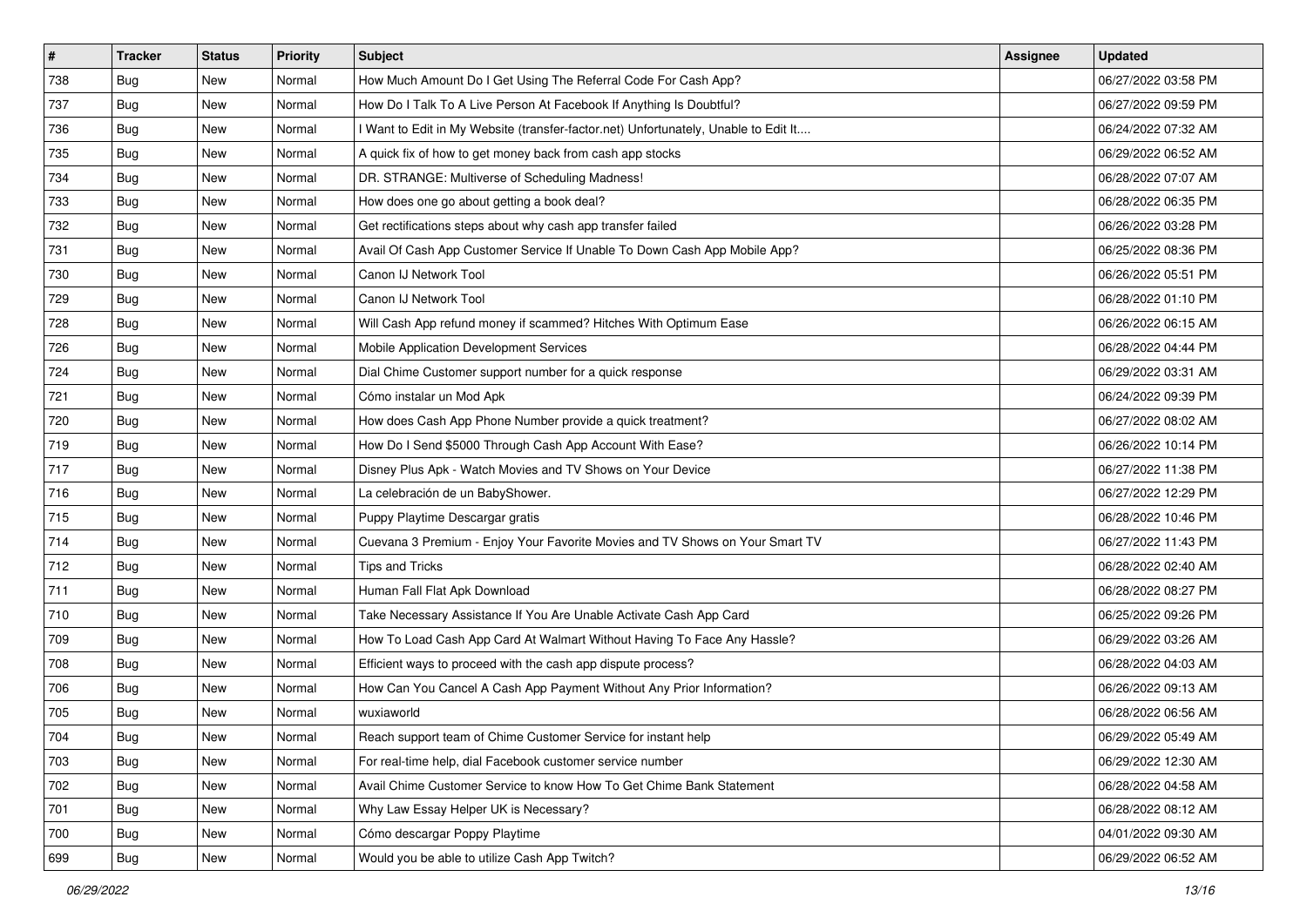| $\sharp$ | <b>Tracker</b> | <b>Status</b> | <b>Priority</b> | <b>Subject</b>                                                        | Assignee | <b>Updated</b>      |
|----------|----------------|---------------|-----------------|-----------------------------------------------------------------------|----------|---------------------|
| 697      | Bug            | New           | Normal          | How to Descargar Pura TV For Android                                  |          | 06/28/2022 04:43 PM |
| 696      | <b>Bug</b>     | New           | Normal          | How to Install the TuMangaOnline App                                  |          | 06/29/2022 04:33 AM |
| 695      | Bug            | New           | Normal          | Refer Listas IPTV Apk                                                 |          | 06/29/2022 06:50 AM |
| 692      | Bug            | New           | Normal          | Esports 888b                                                          |          | 06/12/2022 10:04 AM |
| 691      | Bug            | New           | Normal          | tea garden dublin                                                     |          | 04/01/2022 09:31 AM |
| 690      | <b>Bug</b>     | New           | Normal          | campervan hire                                                        |          | 06/28/2022 11:55 AM |
| 689      | Bug            | New           | Normal          | How to use twitch.tv/activate?                                        |          | 06/28/2022 10:48 PM |
| 688      | <b>Bug</b>     | New           | Normal          | How to use twitch.tv/activate?                                        |          | 06/24/2022 04:16 AM |
| 687      | <b>Bug</b>     | New           | Normal          | How to use twitch.tv/activate?                                        |          | 06/29/2022 09:03 AM |
| 686      | Bug            | New           | Normal          | Welcome To The Most Demandable Mahipalpur Escorts Agency              |          | 06/27/2022 03:45 PM |
| 684      | <b>Bug</b>     | New           | Normal          | Difference between paper map and online map                           |          | 06/28/2022 05:41 PM |
| 682      | Bug            | New           | Normal          | Does Facebook customer service live chat allow to speak with someone? |          | 06/27/2022 05:19 PM |
| 679      | Bug            | New           | Normal          | Word Finder helps you to play word games better                       |          | 04/01/2022 09:34 AM |
| 678      | Bug            | New           | Normal          | How to be a winner in buidnow gg                                      |          | 06/28/2022 10:22 AM |
| 677      | <b>Bug</b>     | New           | Normal          | Logo Design Services Near Me                                          |          | 06/27/2022 07:18 PM |
| 676      | Bug            | New           | Normal          | Does Facebook customer service live chat allow to speak with someone? |          | 04/01/2022 09:39 AM |
| 675      | <b>Bug</b>     | New           | Normal          | What Are Smart Tactics To Fix Cash App Transfer Failed Hurdles?       |          | 06/27/2022 09:51 AM |
| 673      | <b>Bug</b>     | New           | Normal          | Learn the basics of pixel art - Clear grid                            |          | 06/27/2022 05:06 PM |
| 672      | Bug            | New           | Normal          | The easiest way to delete ringtones on iPhone                         |          | 06/28/2022 08:44 PM |
| 670      | <b>Bug</b>     | New           | Normal          | JTWhatsApp Apk - The New and Improved WhatsApp                        |          | 06/28/2022 12:32 PM |
| 668      | Bug            | New           | Normal          | Get to know Cash App Refund Process here                              |          | 06/29/2022 07:21 AM |
| 667      | <b>Bug</b>     | New           | Normal          | What Is a Ringtone?                                                   |          | 06/29/2022 12:34 AM |
| 666      | Bug            | New           | Normal          | 470+ pages à colorier de Noël                                         |          | 06/28/2022 10:02 AM |
| 664      | <b>Bug</b>     | New           | Normal          | Tea TV Apk Download - The Best Way to Watch Movies Offline            |          | 06/28/2022 04:09 PM |
| 662      | Bug            | New           | Normal          | Oreo TV Download - The Easiest Way to Watch Live TV                   |          | 06/27/2022 03:14 PM |
| 661      | <b>Bug</b>     | New           | Normal          | Turbo VPN MOD APK Download                                            |          | 06/27/2022 07:18 PM |
| 660      | <b>Bug</b>     | New           | Normal          | Anchovies Nutrition Facts And Health Benefits                         |          | 04/01/2022 09:40 AM |
| 659      | i Bug          | New           | Normal          | Olive Oil Properties And Health Benefits                              |          | 06/27/2022 06:34 PM |
| 658      | Bug            | New           | Normal          | Watermelon Nutrition Facts And Health Benefits                        |          | 06/28/2022 01:57 AM |
| 657      | Bug            | New           | Normal          | Coconut Nutrition Facts And Health Benefits                           |          | 06/27/2022 08:56 AM |
| 656      | Bug            | New           | Normal          | Kiwi Nutrition Facts And Health Benefits                              |          | 06/28/2022 08:54 PM |
| 655      | Bug            | New           | Normal          | <b>Eggplant Health Benefits</b>                                       |          | 06/29/2022 08:18 AM |
| 653      | <b>Bug</b>     | New           | Normal          | Jujube (Jinjoles): Properties And Health Benefits                     |          | 06/27/2022 08:47 AM |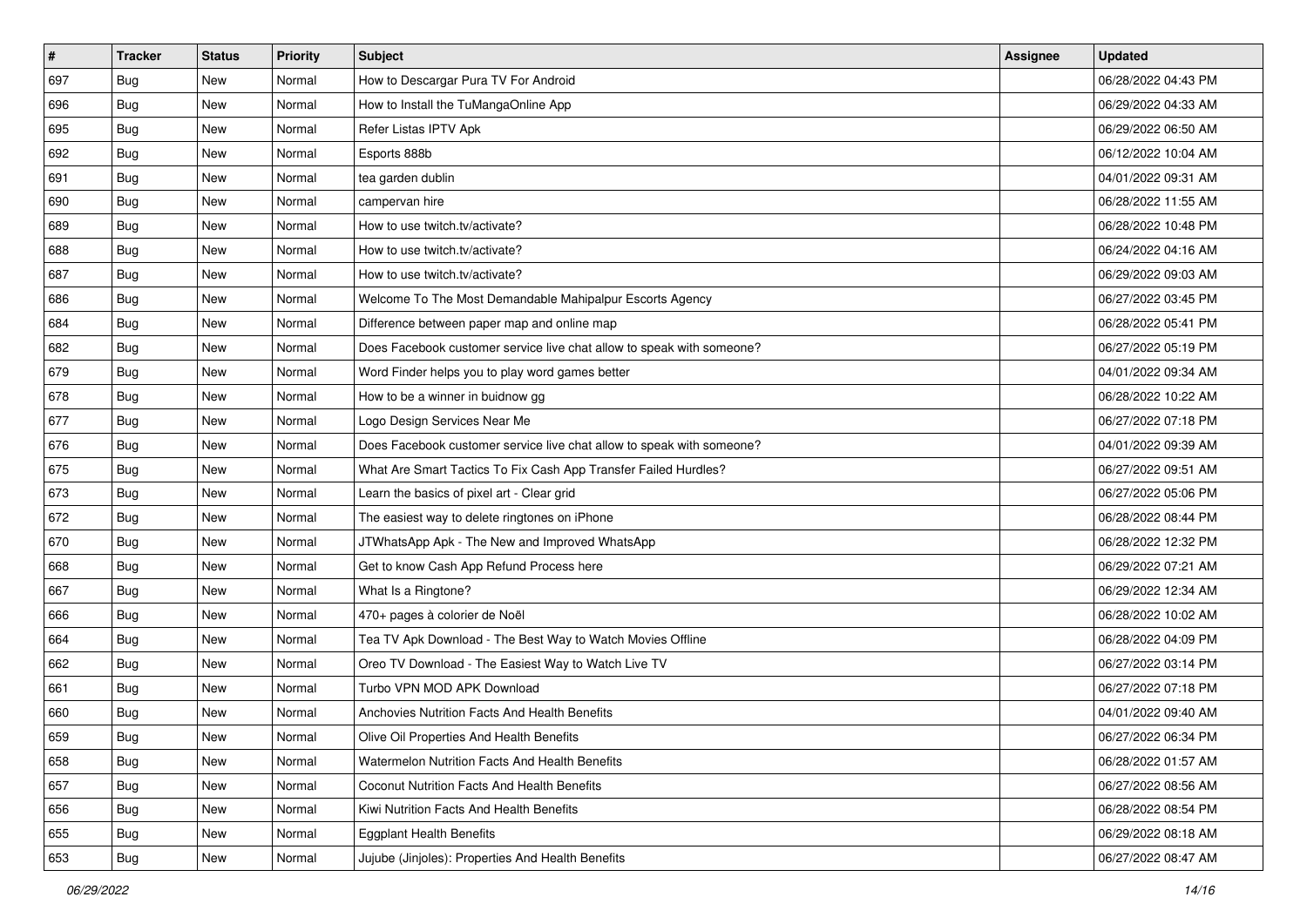| #   | <b>Tracker</b> | <b>Status</b> | <b>Priority</b> | Subject                                                                          | Assignee | <b>Updated</b>      |
|-----|----------------|---------------|-----------------|----------------------------------------------------------------------------------|----------|---------------------|
| 652 | <b>Bug</b>     | New           | Normal          | Sesame Health Benefits                                                           |          | 06/28/2022 03:01 AM |
| 651 | Bug            | New           | Normal          | Salmon Health Benefits                                                           |          | 06/28/2022 05:49 PM |
| 650 | Bug            | New           | Normal          | <b>Cherries Health Benefits</b>                                                  |          | 06/26/2022 12:57 AM |
| 645 | <b>Bug</b>     | New           | Normal          | thong tin chinh xac nhat hom nay                                                 |          | 06/28/2022 02:48 PM |
| 644 | Bug            | New           | Normal          | <b>TeaTV App Review</b>                                                          |          | 06/27/2022 11:47 AM |
| 643 | Bug            | New           | Normal          | Oreo TV Apk Download                                                             |          | 06/28/2022 04:57 PM |
| 642 | Bug            | New           | Normal          | thong tin thoi tiet ngay hom nay                                                 |          | 06/27/2022 10:03 AM |
| 641 | Bug            | New           | Normal          | Get Best Economics Dissertation Writing Service                                  |          | 06/25/2022 10:04 AM |
| 640 | Bug            | New           | Normal          | play game with me                                                                |          | 06/28/2022 06:33 AM |
| 639 | Bug            | New           | Normal          | thong tin chinh xac                                                              |          | 06/29/2022 02:44 AM |
| 638 | <b>Bug</b>     | New           | Normal          | Run 3 game                                                                       |          | 06/26/2022 06:31 AM |
| 636 | Bug            | New           | Normal          | What is the most popular furniture color?                                        |          | 06/25/2022 04:57 PM |
| 635 | Bug            | New           | Normal          | Buy Steroids Online with OurMedicnes.com   Best Quality Steroids                 |          | 06/29/2022 12:17 AM |
| 634 | Bug            | New           | Normal          | Buy Vidalista Tablets (Tadalafil) at [\$25 OFF + Free Shipping] Vidalistatablets |          | 06/29/2022 02:25 AM |
| 633 | <b>Bug</b>     | New           | Normal          | How i can i solve my issue                                                       |          | 04/01/2022 09:38 AM |
| 632 | Bug            | New           | Normal          | CheapestMedsShop   100% Safe Medicines Online in UK & AUS.                       |          | 06/28/2022 09:52 AM |
| 631 | <b>Bug</b>     | New           | Normal          | How Can I Load Cash App Card at Walmart straight away?                           |          | 06/26/2022 04:07 PM |
| 630 | Bug            | New           | Normal          | How Can I Load Cash App Card at Walmart straight away?                           |          | 06/26/2022 12:04 AM |
| 629 | <b>Bug</b>     | New           | Normal          | How Can I Load Cash App Card at Walmart straight away?                           |          | 06/28/2022 06:07 AM |
| 628 | <b>Bug</b>     | New           | Normal          | CV reviewing services!                                                           |          | 06/28/2022 12:17 AM |
| 627 | <b>Bug</b>     | New           | Normal          | <b>HELO</b>                                                                      |          | 06/28/2022 11:28 AM |
| 625 | <b>Bug</b>     | New           | Normal          | The best free online driving directions tool                                     |          | 04/01/2022 09:28 AM |
| 624 | Bug            | New           | Normal          | Use go with the Driving Directions for your go                                   |          | 06/21/2022 04:54 AM |
| 623 | <b>Bug</b>     | New           | Normal          | Listen to online radio stations for mobile phones                                |          | 06/28/2022 06:33 AM |
| 622 | Bug            | New           | Normal          | CheapestMedsShop   100% Safe Medicines Online in UK & AUS.                       |          | 06/28/2022 05:22 AM |
| 621 | Bug            | New           | Normal          | Buy All Modafinil & Armodafinil Tablets @Buy Modafinil US                        |          | 06/28/2022 06:49 AM |
| 620 | <b>Bug</b>     | New           | Normal          | Viagra Meds: Fastest & Quick Delivery On Your Doorstep - USA                     |          | 06/28/2022 04:33 AM |
| 619 | Bug            | New           | Normal          | Online Trusted Medicine Store in US for Health - Genericmedsupply                |          | 06/29/2022 12:26 AM |
| 618 | Bug            | New           | Normal          | Buy Steroids Online with OurMedicnes.com   Best Quality Steroids                 |          | 06/27/2022 06:17 PM |
| 617 | Bug            | New           | Normal          | Buy Vidalista Tablets (Tadalafil) at [\$25 OFF + Free Shipping] Vidalistatablets |          | 06/28/2022 03:33 AM |
| 616 | <b>Bug</b>     | New           | Normal          | Buy Anavar Tablets   Anavar For Sale in USA, UK & Australia                      |          | 06/28/2022 02:12 AM |
| 615 | <b>Bug</b>     | New           | Normal          | CheapestMedsShop   100% Safe Medicines Online in USA UK & AUS.                   |          | 06/29/2022 07:03 AM |
| 614 | <b>Bug</b>     | New           | Normal          | Como baixar o MOD APK no celular                                                 |          | 06/29/2022 02:22 AM |